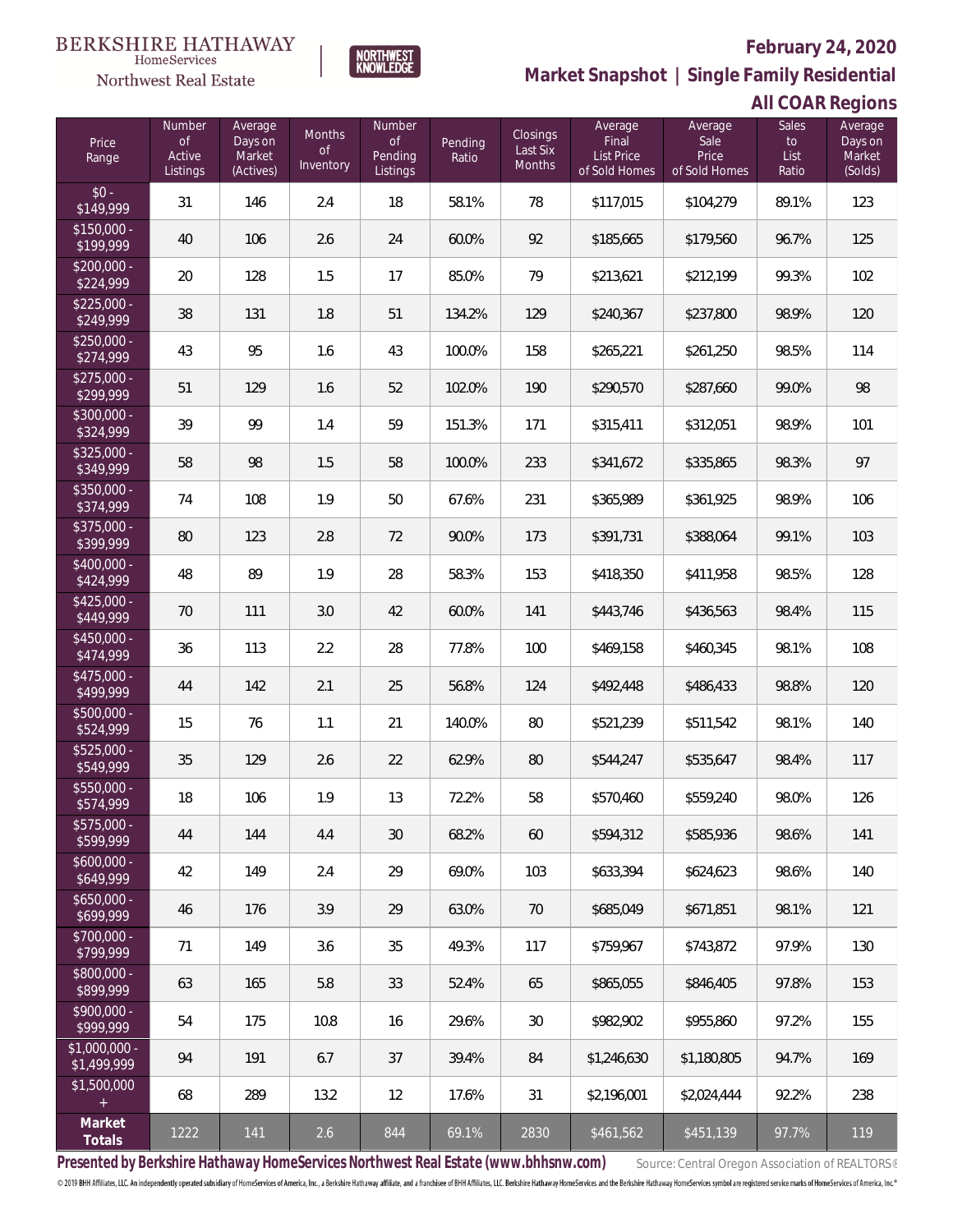

HomeServices

**Market Snapshot | Single Family Residential**

## **Bend/Tumalo/Alfalfa**

| Price<br>Range                | Number<br>of<br>Active<br>Listings | Average<br>Days on<br>Market<br>(Actives) | Months<br><b>of</b><br>Inventory | Number<br>$\circ$ f<br>Pending<br>Listings | Pending<br>Ratio | Closings<br>Last Six<br>Months | Average<br>Final<br>List Price<br>of Sold Homes | Average<br>Sale<br>Price<br>of Sold Homes | <b>Sales</b><br>$\mathsf{to}$<br>List<br>Ratio | Average<br>Days on<br>Market<br>(Solds) |
|-------------------------------|------------------------------------|-------------------------------------------|----------------------------------|--------------------------------------------|------------------|--------------------------------|-------------------------------------------------|-------------------------------------------|------------------------------------------------|-----------------------------------------|
| $$0 -$<br>\$274,999           | $\overline{2}$                     | 61                                        | 0.4                              | 5                                          | 250.0%           | 33                             | \$250,567                                       | \$245,903                                 | 98.1%                                          | 123                                     |
| $$275,000 -$<br>\$299,999     | 3                                  | 194                                       | 0.5                              | 8                                          | 266.7%           | 37                             | \$295,900                                       | \$287,616                                 | 97.2%                                          | 80                                      |
| $$300,000 -$<br>\$324,999     | $\overline{2}$                     | 36                                        | 0.2                              | 15                                         | 750.0%           | 51                             | \$317,705                                       | \$314,177                                 | 98.9%                                          | 76                                      |
| $$325,000 -$<br>\$349,999     | 11                                 | 93                                        | 0.6                              | 25                                         | 227.3%           | 108                            | \$341,904                                       | \$336,823                                 | 98.5%                                          | 78                                      |
| \$350,000 -<br>\$374,999      | 15                                 | 61                                        | 0.7                              | 25                                         | 166.7%           | 133                            | \$365,679                                       | \$361,705                                 | 98.9%                                          | 98                                      |
| \$375,000 -<br>\$399,999      | 15                                 | 111                                       | 1.0                              | 34                                         | 226.7%           | 88                             | \$391,736                                       | \$388,679                                 | 99.2%                                          | 89                                      |
| \$400,000 -<br>\$424,999      | 19                                 | 59                                        | 1.2                              | 19                                         | 100.0%           | 92                             | \$418,572                                       | \$412,424                                 | 98.5%                                          | 132                                     |
| $$425,000 -$<br>\$449,999     | 33                                 | 75                                        | 2.4                              | 22                                         | 66.7%            | 82                             | \$443,276                                       | \$438,468                                 | 98.9%                                          | 99                                      |
| \$450,000 -<br>\$474,999      | 13                                 | 92                                        | 1.3                              | 14                                         | 107.7%           | 62                             | \$467,253                                       | \$461,285                                 | 98.7%                                          | 88                                      |
| \$475,000 -<br>\$499,999      | 10                                 | 115                                       | 0.8                              | 11                                         | 110.0%           | 72                             | \$493,195                                       | \$486,490                                 | 98.6%                                          | 117                                     |
| \$500,000 -<br>\$524,999      | 5                                  | 108                                       | 0.6                              | 13                                         | 260.0%           | 49                             | \$516,724                                       | \$510,967                                 | 98.9%                                          | 130                                     |
| \$525,000 -<br>\$549,999      | 5                                  | 110                                       | 0.6                              | 9                                          | 180.0%           | 52                             | \$541,659                                       | \$535,503                                 | 98.9%                                          | 109                                     |
| \$550,000 -<br>\$574,999      | 6                                  | 64                                        | 0.9                              | 7                                          | 116.7%           | 39                             | \$569,551                                       | \$559,334                                 | 98.2%                                          | 118                                     |
| \$575,000 -<br>\$599,999      | 16                                 | 126                                       | 2.5                              | 16                                         | 100.0%           | 38                             | \$594,871                                       | \$586,626                                 | 98.6%                                          | 124                                     |
| \$600,000 -<br>\$624,999      | $\overline{7}$                     | 111                                       | 1.6                              | 5                                          | 71.4%            | 27                             | \$615,363                                       | \$610,550                                 | 99.2%                                          | 116                                     |
| $$625,000 -$<br>\$649,999     | 14                                 | 122                                       | 2.5                              | 14                                         | 100.0%           | 34                             | \$645,755                                       | \$635,671                                 | 98.4%                                          | 114                                     |
| \$650,000 -<br>\$699,999      | 23                                 | 181                                       | 3.0                              | 18                                         | 78.3%            | 46                             | \$678,465                                       | \$672,180                                 | 99.1%                                          | 119                                     |
| \$700,000 -<br>\$749,999      | 16                                 | 111                                       | 1.9                              | 12                                         | 75.0%            | 50                             | \$735,322                                       | \$722,070                                 | 98.2%                                          | 126                                     |
| $$750,000 -$<br>\$799,999     | 20                                 | 148                                       | 2.7                              | 15                                         | 75.0%            | 44                             | \$785,846                                       | \$770,343                                 | 98.0%                                          | 114                                     |
| \$800,000 -<br>\$849,999      | 8                                  | 100                                       | 1.7                              | 9                                          | 112.5%           | 28                             | \$840,975                                       | \$826.768                                 | 98.3%                                          | 153                                     |
| \$850,000 -<br>\$899,999      | 29                                 | 138                                       | 7.9                              | 15                                         | 51.7%            | 22                             | \$889,000                                       | \$871,802                                 | 98.1%                                          | 168                                     |
| \$900,000 -<br>\$999,999      | 34                                 | 155                                       | 10.7                             | 13                                         | 38.2%            | 19                             | \$975,248                                       | \$951,043                                 | 97.5%                                          | 161                                     |
| $$1,000,000 -$<br>\$1,249,999 | 30                                 | 152                                       | 4.3                              | 13                                         | 43.3%            | 42                             | \$1,142,046                                     | \$1,095,758                               | 95.9%                                          | 152                                     |
| $$1,250,000 -$<br>\$1,499,999 | 26                                 | 150                                       | 8.7                              | 11                                         | 42.3%            | 18                             | \$1,445,389                                     | \$1,333,639                               | 92.3%                                          | 169                                     |
| \$1,500,000<br>$+$            | 34                                 | 235                                       | 8.2                              | 11                                         | 32.4%            | 25                             | \$2,130,041                                     | \$1,950,311                               | 91.6%                                          | 208                                     |
| Market<br>Totals              | 396                                | 131                                       | 1.8                              | 359                                        | 90.7%            | 1291                           | \$560,098                                       | \$547,003                                 | 97.7%                                          | 112                                     |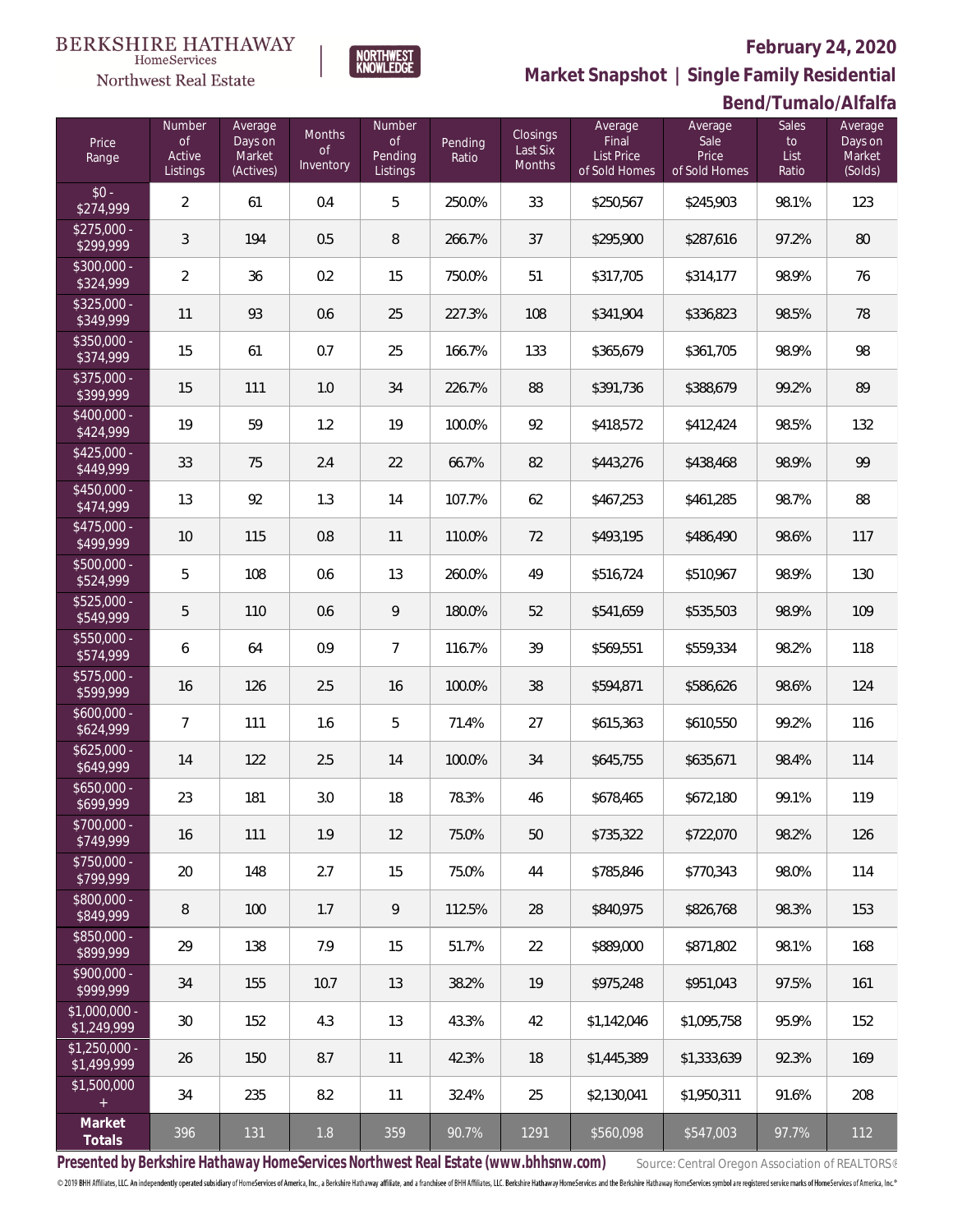**Redmond/Terrebonne**



**NORTHWEST**<br>KNOWLEDGE

**Market Snapshot | Single Family Residential**

|       | <b>Northwest Real Estate</b> |                    |                     | <b>NNOWLLDOL</b> |
|-------|------------------------------|--------------------|---------------------|------------------|
| Price | <b>Number</b><br>of.         | Average<br>Days on | <b>Months</b><br>Ωf | Number<br>nt     |
| ange  | Active                       | Market             |                     | Pending          |

| Price<br>Range            | Number<br><b>of</b><br>Active<br>Listings | Average<br>Days on<br>Market<br>(Actives) | Months<br>of<br>Inventory | Number<br>of<br>Pending<br>Listings | Pending<br>Ratio | Closings<br>Last Six<br><b>Months</b> | Average<br>Final<br><b>List Price</b><br>of Sold Homes | Average<br>Sale<br>Price<br>of Sold Homes | Sales<br>to<br>List<br>Ratio | Average<br>Days on<br>Market<br>(Solds) |
|---------------------------|-------------------------------------------|-------------------------------------------|---------------------------|-------------------------------------|------------------|---------------------------------------|--------------------------------------------------------|-------------------------------------------|------------------------------|-----------------------------------------|
| $$0 -$<br>\$224,999       | 4                                         | 58                                        | 1.0                       | 5                                   | 125.0%           | 23                                    | \$192,587                                              | \$181,852                                 | 94.4%                        | 85                                      |
| $$225,000 -$<br>\$249,999 | $\overline{2}$                            | 253                                       | 0.5                       | 15                                  | 750.0%           | 23                                    | \$240,832                                              | \$239,064                                 | 99.3%                        | 78                                      |
| $$250,000 -$<br>\$274,999 | 5                                         | 36                                        | 0.5                       | 19                                  | 380.0%           | 57                                    | \$265,199                                              | \$261,303                                 | 98.5%                        | 88                                      |
| $$275,000 -$<br>\$299,999 | 6                                         | 66                                        | 0.4                       | 27                                  | 450.0%           | 92                                    | \$288,887                                              | \$288,658                                 | 99.9%                        | 94                                      |
| $$300,000 -$<br>\$324,999 | 17                                        | 69                                        | 1.5                       | 27                                  | 158.8%           | 69                                    | \$312,039                                              | \$311,263                                 | 99.8%                        | 105                                     |
| $$325,000 -$<br>\$349,999 | 12                                        | 54                                        | 1.1                       | 22                                  | 183.3%           | 64                                    | \$336,378                                              | \$334,616                                 | 99.5%                        | 114                                     |
| $$350,000 -$<br>\$374,999 | 17                                        | 60                                        | 1.8                       | 14                                  | 82.4%            | 56                                    | \$363,394                                              | \$362,302                                 | 99.7%                        | 121                                     |
| $$375,000 -$<br>\$399,999 | 23                                        | 81                                        | 4.2                       | 21                                  | 91.3%            | 33                                    | \$391,677                                              | \$388,236                                 | 99.1%                        | 124                                     |
| $$400,000 -$<br>\$424,999 | 13                                        | 103                                       | 3.1                       | 6                                   | 46.2%            | 25                                    | \$414,112                                              | \$410,467                                 | 99.1%                        | 114                                     |
| $$425,000 -$<br>\$449,999 | 9                                         | 151                                       | 2.5                       | 9                                   | 100.0%           | 22                                    | \$447,479                                              | \$434,966                                 | 97.2%                        | 127                                     |
| $$450,000 -$<br>\$474,999 | $\, 8$                                    | 161                                       | 4.8                       | 6                                   | 75.0%            | 10                                    | \$461,759                                              | \$457,759                                 | 99.1%                        | 113                                     |
| $$475,000 -$<br>\$499,999 | 12                                        | 75                                        | 4.2                       | 10                                  | 83.3%            | 17                                    | \$491,878                                              | \$487,494                                 | 99.1%                        | 143                                     |
| $$500,000 -$<br>\$524,999 | 6                                         | 50                                        | 4.5                       | 3                                   | 50.0%            | 8                                     | \$519,825                                              | \$511,894                                 | 98.5%                        | 155                                     |
| $$525,000 -$<br>\$549,999 | 14                                        | 170                                       | 9.3                       | 3                                   | 21.4%            | 9                                     | \$542,300                                              | \$536,830                                 | 99.0%                        | 176                                     |
| $$550,000 -$<br>\$574,999 | 4                                         | 57                                        | 6.0                       | $\overline{2}$                      | 50.0%            | 4                                     | \$563,723                                              | \$565,746                                 | 100.4%                       | 193                                     |
| $$575,000 -$<br>\$599,999 | $\, 8$                                    | 126                                       | 6.9                       | 8                                   | 100.0%           | 7                                     | \$595,671                                              | \$582,000                                 | 97.7%                        | 151                                     |
| $$600,000 -$<br>\$624,999 | $\overline{2}$                            | 163                                       | 1.7                       | $\overline{2}$                      | 100.0%           | $\overline{7}$                        | \$623,686                                              | \$609,711                                 | 97.8%                        | 218                                     |
| $$625,000 -$<br>\$649,999 | $\mathfrak{Z}$                            | 220                                       | 3.0                       | $\overline{2}$                      | 66.7%            | 6                                     | \$642,283                                              | \$637,050                                 | 99.2%                        | 216                                     |
| $$650,000 -$<br>\$674,999 | 1                                         | $\overline{4}$                            | 1.0                       | 3                                   | 300.0%           | 6                                     | \$685,467                                              | \$660,250                                 | 96.3%                        | 108                                     |
| $$675,000 -$<br>\$699,999 | 5                                         | 206                                       | 7.5                       | 3                                   | 60.0%            | $\overline{4}$                        | \$690,750                                              | \$684,225                                 | 99.1%                        | 92                                      |
| \$700,000 -<br>\$749,999  | $\overline{2}$                            | 97                                        | 12.0                      | $\mathbf{1}$                        | 50.0%            | 1                                     | \$773,000                                              | \$740,000                                 | 95.7%                        | 358                                     |
| \$750,000 -<br>\$799,999  | 5                                         | 187                                       | 10.0                      | 0                                   | 0.0%             | 3                                     | \$781,333                                              | \$770,000                                 | 98.5%                        | 216                                     |
| \$800,000 -<br>\$899,999  | 9                                         | 222                                       | 27.0                      | $\overline{2}$                      | 22.2%            | $\overline{2}$                        | \$867,450                                              | \$862,450                                 | 99.4%                        | 142                                     |
| \$900,000 -<br>\$999,999  | $\overline{4}$                            | 220                                       | N/A                       | 0                                   | 0.0%             | $\theta$                              | N/A                                                    | N/A                                       | N/A                          | N/A                                     |
| \$1,000,000<br>$^{+}$     | 9                                         | 219                                       | 7.7                       | 2                                   | 22.2%            | 7                                     | \$1,562,071                                            | \$1,446,500                               | 92.6%                        | 240                                     |
| Market<br>Totals          | 200                                       | 114                                       | 2.2                       | 212                                 | 106.0%           | 555                                   | \$373,909                                              | \$368,962                                 | 98.7%                        | 114                                     |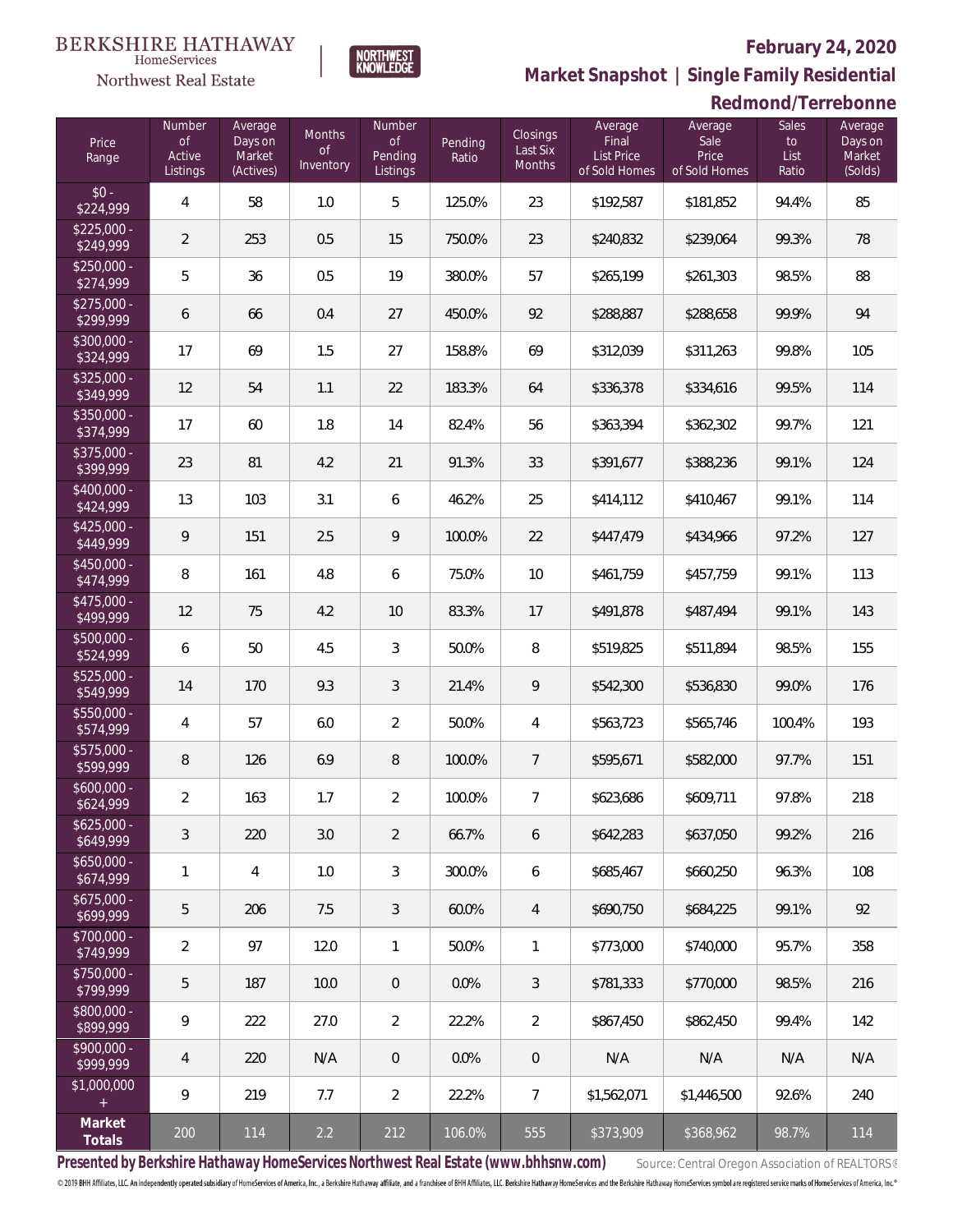

**NORTHWEST**<br>KNOWLEDGE

Northwest Real Estate

**Market Snapshot | Single Family Residential**

| North Klamath County |
|----------------------|
|                      |

| Price<br>Range            | <b>Number</b><br><b>of</b><br>Active<br>Listings | Average<br>Days on<br>Market<br>(Actives) | Months<br>of<br>Inventory | Number<br>of<br>Pending<br>Listings | Pending<br>Ratio | <b>Closings</b><br>Last Six<br>Months | Average<br>Final<br><b>List Price</b><br>of Sold Homes | Average<br>Sale<br>Price<br>of Sold Homes | Sales<br>to<br>List<br>Ratio | Average<br>Days on<br>Market<br>(Solds) |
|---------------------------|--------------------------------------------------|-------------------------------------------|---------------------------|-------------------------------------|------------------|---------------------------------------|--------------------------------------------------------|-------------------------------------------|------------------------------|-----------------------------------------|
| $$0 -$<br>\$99,999        | 3                                                | 101                                       | 2.3                       | $\mathbf{1}$                        | 33.3%            | 8                                     | \$85,550                                               | \$72,750                                  | 85.0%                        | 125                                     |
| $$100,000 -$<br>\$124,999 | $\mathbf 0$                                      | N/A                                       | 0.0                       | $\overline{0}$                      | N/A              | $\overline{2}$                        | \$124,000                                              | \$115,000                                 | 92.7%                        | 110                                     |
| $$125,000 -$<br>\$149,999 | $\overline{2}$                                   | 185                                       | 4.0                       | $\mathbf 0$                         | 0.0%             | $\mathfrak{Z}$                        | \$144,633                                              | \$142,167                                 | 98.3%                        | 98                                      |
| $$150,000 -$<br>\$174,999 | $\mathfrak{Z}$                                   | 230                                       | 9.0                       | $\mathbf{1}$                        | 33.3%            | $\overline{2}$                        | \$191,950                                              | \$169,425                                 | 88.3%                        | 640                                     |
| $$175,000 -$<br>\$199,999 | $\sqrt{2}$                                       | 85                                        | 2.0                       | $\mathbf 0$                         | 0.0%             | 6                                     | \$194,883                                              | \$188,008                                 | 96.5%                        | 76                                      |
| $$200,000 -$<br>\$224,999 | $\mathbf{1}$                                     | 205                                       | 2.0                       | $\mathbf{1}$                        | 100.0%           | 3                                     | \$238,333                                              | \$213,333                                 | 89.5%                        | 144                                     |
| $$225,000 -$<br>\$249,999 | $\overline{4}$                                   | 204                                       | 8.0                       | $\mathfrak{Z}$                      | 75.0%            | 3                                     | \$239,483                                              | \$238,115                                 | 99.4%                        | 127                                     |
| $$250,000 -$<br>\$274,999 | $\overline{2}$                                   | 353                                       | 3.0                       | $\overline{0}$                      | 0.0%             | $\overline{4}$                        | \$266,625                                              | \$266,500                                 | 100.0%                       | 110                                     |
| $$275,000 -$<br>\$299,999 | $\overline{4}$                                   | 375                                       | 24.0                      | $\mathbf 0$                         | 0.0%             | 1                                     | \$289,000                                              | \$275,000                                 | 95.2%                        | 191                                     |
| $$300,000 -$<br>\$324,999 | $\mathfrak{Z}$                                   | 166                                       | 9.0                       | $\mathbf{1}$                        | 33.3%            | $\overline{2}$                        | \$361,950                                              | \$310,000                                 | 85.6%                        | 85                                      |
| $$325,000 -$<br>\$349,999 | $\overline{4}$                                   | 78                                        | 12.0                      | $\mathbf 0$                         | 0.0%             | $\overline{2}$                        | \$334,450                                              | \$327,000                                 | 97.8%                        | 141                                     |
| $$350,000 -$<br>\$374,999 | $\mathbf{1}$                                     | 58                                        | 3.0                       | $\mathbf 0$                         | 0.0%             | $\overline{2}$                        | \$369,475                                              | \$366,500                                 | 99.2%                        | 137                                     |
| $$375,000 -$<br>\$399,999 | $\mathbf{1}$                                     | 35                                        | N/A                       | $\mathbf{1}$                        | 100.0%           | $\overline{0}$                        | N/A                                                    | N/A                                       | N/A                          | N/A                                     |
| $$400,000 -$<br>\$424,999 | $\mathbf 0$                                      | N/A                                       | 0.0                       | $\mathbf 0$                         | N/A              | 2                                     | \$434,000                                              | \$412,500                                 | 95.0%                        | 293                                     |
| $$425,000 -$<br>\$449,999 | $\overline{0}$                                   | N/A                                       | N/A                       | $\mathbf 0$                         | N/A              | $\overline{0}$                        | N/A                                                    | N/A                                       | N/A                          | N/A                                     |
| $$450,000 -$<br>\$474,999 | $\mathbf 0$                                      | N/A                                       | 0.0                       | $\mathbf 0$                         | N/A              | $\mathbf{1}$                          | \$450,000                                              | \$450,000                                 | 100.0%                       | 161                                     |
| $$475,000 -$<br>\$499,999 | $\mathbf 0$                                      | N/A                                       | N/A                       | $\boldsymbol{0}$                    | N/A              | $\mathbf 0$                           | N/A                                                    | N/A                                       | N/A                          | N/A                                     |
| \$500,000 -<br>\$524,999  | $\mathbf 0$                                      | N/A                                       | $0.0\,$                   | 0                                   | N/A              | $\mathbf{1}$                          | \$597,000                                              | \$500,000                                 | 83.8%                        | 138                                     |
| $$525,000 -$<br>\$549,999 | $\mathbf{1}$                                     | 248                                       | $6.0\,$                   | $\mathbf 0$                         | 0.0%             | $\mathbf{1}$                          | \$549,000                                              | \$525,000                                 | 95.6%                        | 113                                     |
| \$550,000 -<br>\$574,999  | $\mathbf 0$                                      | N/A                                       | N/A                       | $\boldsymbol{0}$                    | N/A              | $\mathsf{O}\xspace$                   | N/A                                                    | N/A                                       | N/A                          | N/A                                     |
| $$575,000 -$<br>\$599,999 | $\mathbf 0$                                      | N/A                                       | N/A                       | $\mathbf 0$                         | N/A              | $\mathbf 0$                           | N/A                                                    | N/A                                       | N/A                          | N/A                                     |
| $$600,000 -$<br>\$624,999 | $\mathbf 0$                                      | N/A                                       | 0.0                       | $\boldsymbol{0}$                    | N/A              | $\mathbf{1}$                          | \$595,000                                              | \$600,000                                 | 100.8%                       | 161                                     |
| $$625,000 -$<br>\$649,999 | 1                                                | 222                                       | N/A                       | $\mathbf 0$                         | 0.0%             | 0                                     | N/A                                                    | N/A                                       | N/A                          | N/A                                     |
| $$650,000 -$<br>\$674,999 | $\mathbf 0$                                      | N/A                                       | N/A                       | $\boldsymbol{0}$                    | N/A              | $\mathsf{O}\xspace$                   | N/A                                                    | N/A                                       | N/A                          | N/A                                     |
| \$675,000<br>$\pm$        | 1                                                | 95                                        | N/A                       | 0                                   | 0.0%             | $\mathbf 0$                           | N/A                                                    | N/A                                       | N/A                          | N/A                                     |
| Market<br>Totals          | 33                                               | 189                                       | 4.5                       | $8\,$                               | 24.2%            | $44\,$                                | \$247,709                                              | \$234,267                                 | 94.6%                        | 149                                     |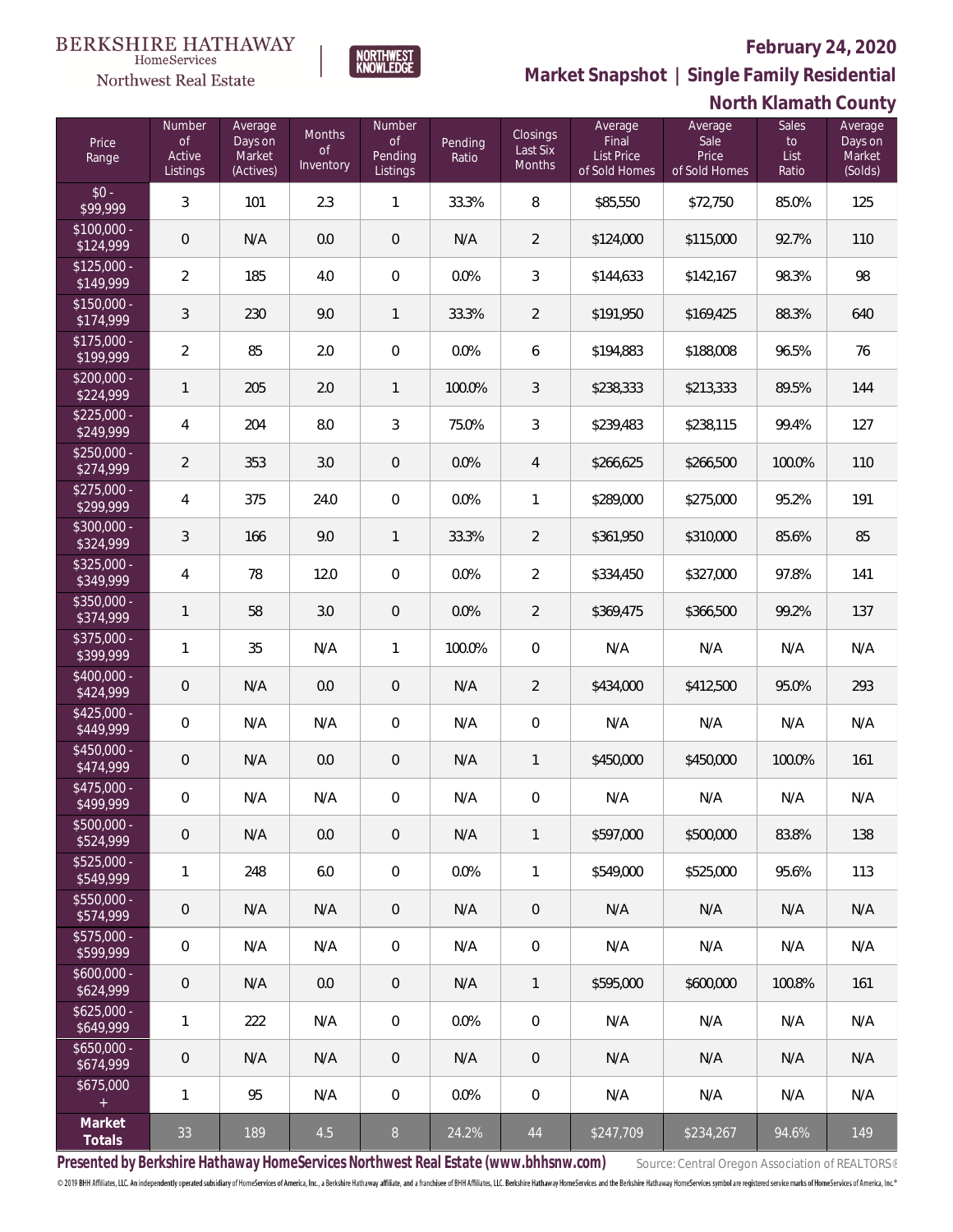



# **February 24, 2020 Market Snapshot | Single Family Residential**

**Sisters**

| Price<br>Range                | Number<br><b>of</b><br>Active<br>Listings | Average<br>Days on<br>Market<br>(Actives) | Months<br><b>of</b><br>Inventory | Number<br><b>of</b><br>Pending<br>Listings | Pending<br>Ratio | Closings<br>Last Six<br>Months | Average<br>Final<br><b>List Price</b><br>of Sold Homes | Average<br>Sale<br>Price<br>of Sold Homes | <b>Sales</b><br>to<br>List<br>Ratio | Average<br>Days on<br>Market<br>(Solds) |
|-------------------------------|-------------------------------------------|-------------------------------------------|----------------------------------|--------------------------------------------|------------------|--------------------------------|--------------------------------------------------------|-------------------------------------------|-------------------------------------|-----------------------------------------|
| $$0 -$<br>\$274,999           | $\mathbf{1}$                              | 101                                       | 1.0                              | $\mathbf{1}$                               | 100.0%           | 6                              | \$241,645                                              | \$237,803                                 | 98.4%                               | 78                                      |
| $$275,000 -$<br>\$299,999     | 1                                         | 119                                       | 1.2                              | $\mathbf 0$                                | 0.0%             | 5                              | \$297,600                                              | \$288,400                                 | 96.9%                               | 121                                     |
| \$300,000 -<br>\$324,999      | $\mathbf 0$                               | N/A                                       | 0.0                              | 3                                          | N/A              | 1                              | \$329,999                                              | \$320,000                                 | 97.0%                               | 106                                     |
| \$325,000 -<br>\$349,999      | 5                                         | 165                                       | 2.7                              | $\overline{2}$                             | 40.0%            | 11                             | \$348,694                                              | \$339,187                                 | 97.3%                               | 134                                     |
| \$350,000 -<br>\$374,999      | 4                                         | 74                                        | 3.4                              | $\overline{7}$                             | 175.0%           | 7                              | \$364,262                                              | \$361,547                                 | 99.3%                               | 141                                     |
| \$375,000 -<br>\$399,999      | 5                                         | 264                                       | 2.0                              | 5                                          | 100.0%           | 15                             | \$392,408                                              | \$387,868                                 | 98.8%                               | 98                                      |
| \$400,000 -<br>\$424,999      | 7                                         | 123                                       | 4.7                              | $\mathbf{1}$                               | 14.3%            | 9                              | \$417,656                                              | \$408,278                                 | 97.8%                               | 113                                     |
| $$425,000 -$<br>\$449,999     | 5                                         | 56                                        | 2.3                              | $\mathfrak{Z}$                             | 60.0%            | 13                             | \$443,235                                              | \$434,708                                 | 98.1%                               | 132                                     |
| \$450,000 -<br>\$474,999      | 3                                         | 209                                       | 6.0                              | 3                                          | 100.0%           | $\mathfrak{Z}$                 | \$492,633                                              | \$467,333                                 | 94.9%                               | 283                                     |
| \$475,000 -<br>\$499,999      | $\overline{4}$                            | 227                                       | 3.4                              | $\mathbf{1}$                               | 25.0%            | 7                              | \$491,986                                              | \$485,857                                 | 98.8%                               | 76                                      |
| \$500,000 -<br>\$524,999      | $\mathbf 0$                               | N/A                                       | 0.0                              | $\overline{2}$                             | N/A              | 9                              | \$528,143                                              | \$515,344                                 | 97.6%                               | 138                                     |
| \$525,000 -<br>\$549,999      | 5                                         | 136                                       | 6.0                              | $\overline{4}$                             | 80.0%            | 5                              | \$544,600                                              | \$534,430                                 | 98.1%                               | 99                                      |
| \$550,000 -<br>\$574,999      | $\mathbf{1}$                              | 17                                        | 0.9                              | $\mathbf{1}$                               | 100.0%           | 7                              | \$575,786                                              | \$558,571                                 | 97.0%                               | 113                                     |
| \$575,000 -<br>\$599,999      | $\mathsf q$                               | 102                                       | 10.8                             | $\mathfrak{Z}$                             | 33.3%            | 5                              | \$592,330                                              | \$586,500                                 | 99.0%                               | 188                                     |
| \$600,000 -<br>\$649,999      | 3                                         | 16                                        | 1.8                              | $\mathbf{1}$                               | 33.3%            | 10                             | \$633,540                                              | \$624,370                                 | 98.6%                               | 158                                     |
| $$650,000 -$<br>\$699,999     | 5                                         | 171                                       | 15.0                             | $\overline{2}$                             | 40.0%            | $\overline{2}$                 | \$699,000                                              | \$677,500                                 | 96.9%                               | 130                                     |
| \$700,000 -<br>\$749,999      | 3                                         | 163                                       | 2.3                              | 1                                          | 33.3%            | 8                              | \$750,000                                              | \$725,500                                 | 96.7%                               | 168                                     |
| \$750,000 -<br>\$799,999      | 4                                         | 165                                       | 12.0                             | $\mathbf{1}$                               | 25.0%            | $\overline{2}$                 | \$797,500                                              | \$755,000                                 | 94.7%                               | 160                                     |
| \$800,000 -<br>\$849,999      | 2                                         | 179                                       | 3.0                              | $\mathbf{1}$                               | 50.0%            | 4                              | \$887,500                                              | \$818,941                                 | 92.3%                               | 153                                     |
| \$850,000 -<br>\$899,999      | $\overline{2}$                            | 395                                       | 6.0                              | $\overline{2}$                             | 100.0%           | $\overline{2}$                 | \$912,000                                              | \$888,250                                 | 97.4%                               | 119                                     |
| \$900,000 -<br>\$949,999      | 3                                         | 237                                       | 18.0                             | $\mathbf 0$                                | 0.0%             | $\mathbf{1}$                   | \$998,900                                              | \$925,000                                 | 92.6%                               | 146                                     |
| \$950,000 -<br>\$999,999      | 4                                         | 212                                       | 6.0                              | $\mathbf 0$                                | 0.0%             | $\overline{4}$                 | \$997,913                                              | \$977,250                                 | 97.9%                               | 78                                      |
| $$1,000,000 -$<br>\$1,249,999 | 4                                         | 474                                       | 24.0                             | 3                                          | 75.0%            | 1                              | \$1,100,000                                            | \$1,100,000                               | 100.0%                              | 50                                      |
| $$1,250,000 -$<br>\$1,499,999 | 4                                         | 220                                       | 12.0                             | $\mathbf 0$                                | 0.0%             | $\overline{2}$                 | \$1,410,000                                            | \$1,382,500                               | 98.0%                               | 190                                     |
| \$1,500,000<br>$+$            | 14                                        | 315                                       | N/A                              | $\mathbf{1}$                               | 7.1%             | 0                              | N/A                                                    | N/A                                       | N/A                                 | N/A                                     |
| Market<br>Totals              | 98                                        | 193                                       | 4.2                              | 48                                         | 49.0%            | 139                            | \$532,832                                              | \$519,526                                 | 97.5%                               | 129                                     |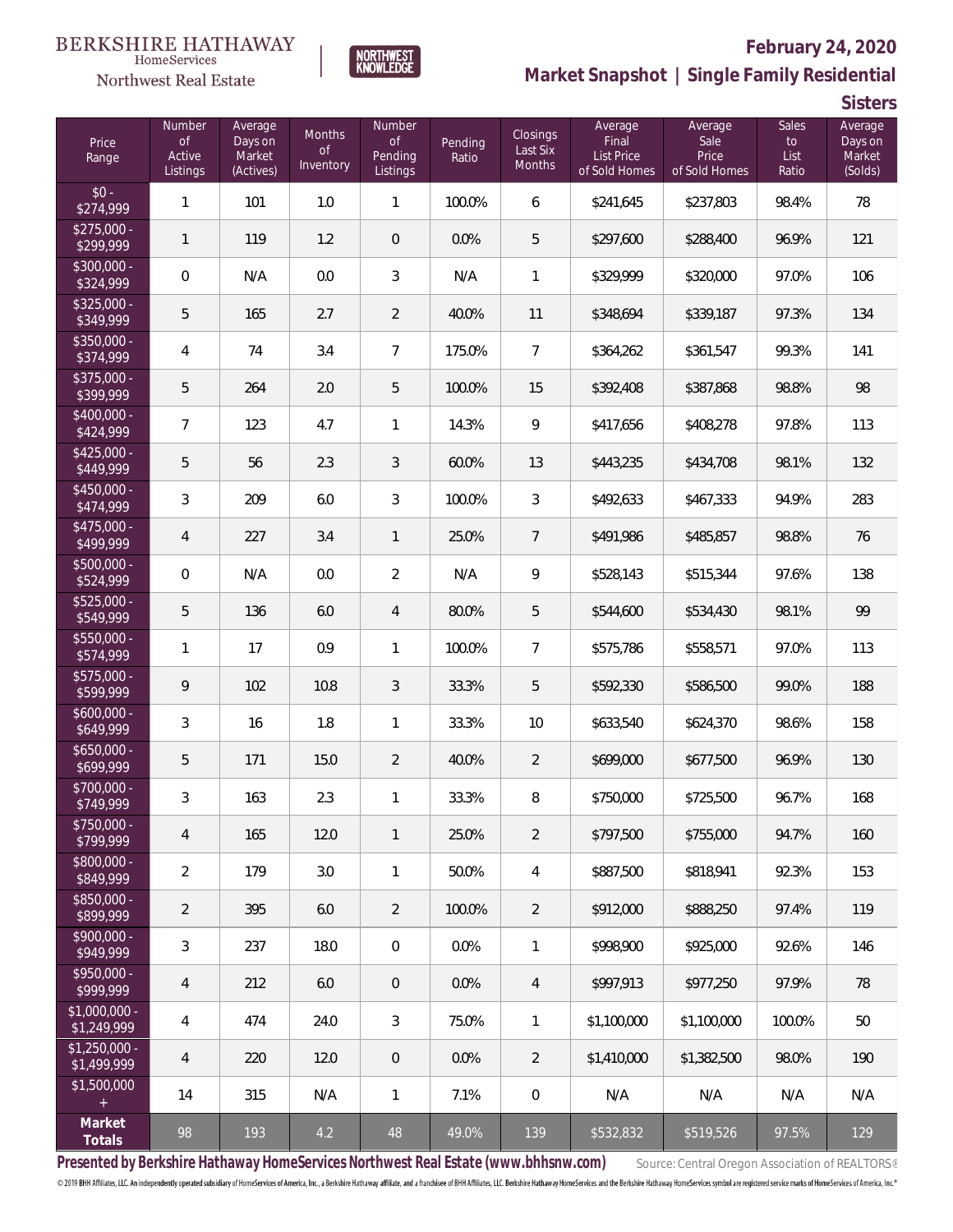

**NORTHWEST**<br>KNOWLEDGE

# **February 24, 2020**



**Sunriver**

| Price<br>Range                | Number<br>of<br>Active<br>Listings | Average<br>Days on<br>Market<br>(Actives) | <b>Months</b><br><b>of</b><br>Inventory | <b>Number</b><br><b>of</b><br>Pending<br>Listings | Pending<br>Ratio | <b>Closings</b><br>Last Six<br><b>Months</b> | Average<br>Final<br>List Price<br>of Sold Homes | Average<br>Sale<br>Price<br>of Sold Homes | <b>Sales</b><br>to<br>List<br>Ratio | Average<br>Days on<br>Market<br>(Solds) |
|-------------------------------|------------------------------------|-------------------------------------------|-----------------------------------------|---------------------------------------------------|------------------|----------------------------------------------|-------------------------------------------------|-------------------------------------------|-------------------------------------|-----------------------------------------|
| $$0 -$<br>\$299,999           | $\mathbf 0$                        | N/A                                       | 0.0                                     | $\boldsymbol{0}$                                  | N/A              | $\mathbf{1}$                                 | \$310,000                                       | \$295,000                                 | 95.2%                               | 23                                      |
| \$300,000 -<br>\$324,999      | $\mathbf 0$                        | N/A                                       | 0.0                                     | $\theta$                                          | N/A              | 3                                            | \$311,000                                       | \$309,667                                 | 99.6%                               | 92                                      |
| $$325,000 -$<br>\$349,999     | $\mathbf 0$                        | N/A                                       | 0.0                                     | $\,0\,$                                           | N/A              | 3                                            | \$350,667                                       | \$334,667                                 | 95.4%                               | 112                                     |
| \$350,000 -<br>\$374,999      | $\overline{2}$                     | 223                                       | 3.0                                     | $\theta$                                          | 0.0%             | $\overline{4}$                               | \$371,850                                       | \$363,875                                 | 97.9%                               | 75                                      |
| \$375,000 -<br>\$399,999      | $\overline{2}$                     | 155                                       | 12.0                                    | $\overline{2}$                                    | 100.0%           | 1                                            | \$361,000                                       | \$381,600                                 | 105.7%                              | 119                                     |
| \$400,000 -<br>\$424,999      | $\mathbf{1}$                       | 83                                        | 2.0                                     | $\theta$                                          | 0.0%             | 3                                            | \$430,000                                       | \$419,500                                 | 97.6%                               | 58                                      |
| $$425,000 -$<br>\$449,999     | $\mathbf{1}$                       | 244                                       | 1.0                                     | $\overline{2}$                                    | 200.0%           | 6                                            | \$444,800                                       | \$433,317                                 | 97.4%                               | 90                                      |
| \$450,000 -<br>\$474,999      | $\sqrt{3}$                         | 15                                        | 2.0                                     | $\,0\,$                                           | 0.0%             | 9                                            | \$475,111                                       | \$458,589                                 | 96.5%                               | 111                                     |
| \$475,000 -<br>\$499,999      | $\overline{4}$                     | 119                                       | 2.4                                     | 1                                                 | 25.0%            | 10                                           | \$497,440                                       | \$486,665                                 | 97.8%                               | 66                                      |
| \$500,000 -<br>\$524,999      | $\mathbf{1}$                       | 210                                       | 0.9                                     | $\,0\,$                                           | 0.0%             | 7                                            | \$521,114                                       | \$508,686                                 | 97.6%                               | 86                                      |
| \$525,000 -<br>\$549,999      | $\mathfrak{Z}$                     | 40                                        | 3.6                                     | 1                                                 | 33.3%            | 5                                            | \$553,200                                       | \$537,400                                 | 97.1%                               | 61                                      |
| \$550,000 -<br>\$574,999      | $\mathbf{1}$                       | 105                                       | 1.2                                     | $\mathbf{1}$                                      | 100.0%           | 5                                            | \$578,180                                       | \$559,780                                 | 96.8%                               | 143                                     |
| \$575,000 -<br>\$599,999      | $\mathbf 0$                        | N/A                                       | 0.0                                     | $\mathbf{1}$                                      | N/A              | 1                                            | \$579,500                                       | \$597,500                                 | 103.1%                              | 40                                      |
| $$600,000 -$<br>\$624,999     | $\mathbf 0$                        | N/A                                       | 0.0                                     | $\mathbf 0$                                       | N/A              | $\mathfrak{Z}$                               | \$625,000                                       | \$605,167                                 | 96.8%                               | 221                                     |
| $$625,000 -$<br>\$649,999     | $\overline{2}$                     | 148                                       | 3.0                                     | $\overline{2}$                                    | 100.0%           | $\overline{4}$                               | \$643,650                                       | \$637,750                                 | 99.1%                               | 66                                      |
| $$650,000 -$<br>\$674,999     | $\sqrt{3}$                         | 152                                       | 18.0                                    | $\mathbf{1}$                                      | 33.3%            | $\mathbf{1}$                                 | \$675,000                                       | \$659,000                                 | 97.6%                               | 252                                     |
| $$675,000 -$<br>\$699,999     | 1                                  | 445                                       | 1.2                                     | $\overline{2}$                                    | 200.0%           | 5                                            | \$696,480                                       | \$689,500                                 | 99.0%                               | 106                                     |
| \$700,000 -<br>\$749,999      | $\mathbf{1}$                       | 198                                       | 1.5                                     | $\mathbf{1}$                                      | 100.0%           | $\overline{4}$                               | \$728,000                                       | \$713,250                                 | 98.0%                               | 128                                     |
| \$750,000 -<br>\$799,999      | $\boldsymbol{6}$                   | 130                                       | N/A                                     | $\mathbf 0$                                       | 0.0%             | $\mathbf 0$                                  | N/A                                             | N/A                                       | N/A                                 | N/A                                     |
| \$800,000 -<br>\$849,999      | $\mathfrak{Z}$                     | 67                                        | 18.0                                    | $\,0\,$                                           | 0.0%             | $\mathbf{1}$                                 | \$834,500                                       | \$825,000                                 | 98.9%                               | 170                                     |
| $$850,000 -$<br>\$899,999     | $\mathbf{1}$                       | 125                                       | 6.0                                     | $\mathbf 0$                                       | 0.0%             | $\mathbf{1}$                                 | \$875,000                                       | \$875,000                                 | 100.0%                              | 162                                     |
| $$900,000 -$<br>\$949,999     | $\mathbf{1}$                       | 193                                       | 6.0                                     | $\,0\,$                                           | 0.0%             | $\mathbf{1}$                                 | \$899,900                                       | \$904,000                                 | 100.5%                              | 23                                      |
| $$950,000 -$<br>\$999,999     | $\mathbf 0$                        | N/A                                       | 0.0                                     | $\mathbf 0$                                       | N/A              | $\overline{2}$                               | \$1,024,450                                     | \$985,000                                 | 96.1%                               | 171                                     |
| $$1,000,000 -$<br>\$1,249,999 | 5                                  | 128                                       | 7.5                                     | $\,0\,$                                           | 0.0%             | $\overline{4}$                               | \$1,177,375                                     | \$1,096,000                               | 93.1%                               | 142                                     |
| \$1,250,000<br>$\pm$          | $\overline{2}$                     | 435                                       | 6.0                                     | $\overline{2}$                                    | 100.0%           | $\overline{2}$                               | \$1,275,000                                     | \$1,325,000                               | 103.9%                              | 195                                     |
| Market<br>Totals              | 43                                 | 145                                       | 3.0                                     | 16                                                | 37.2%            | 86                                           | \$589,228                                       | \$575,531                                 | 97.7%                               | 104                                     |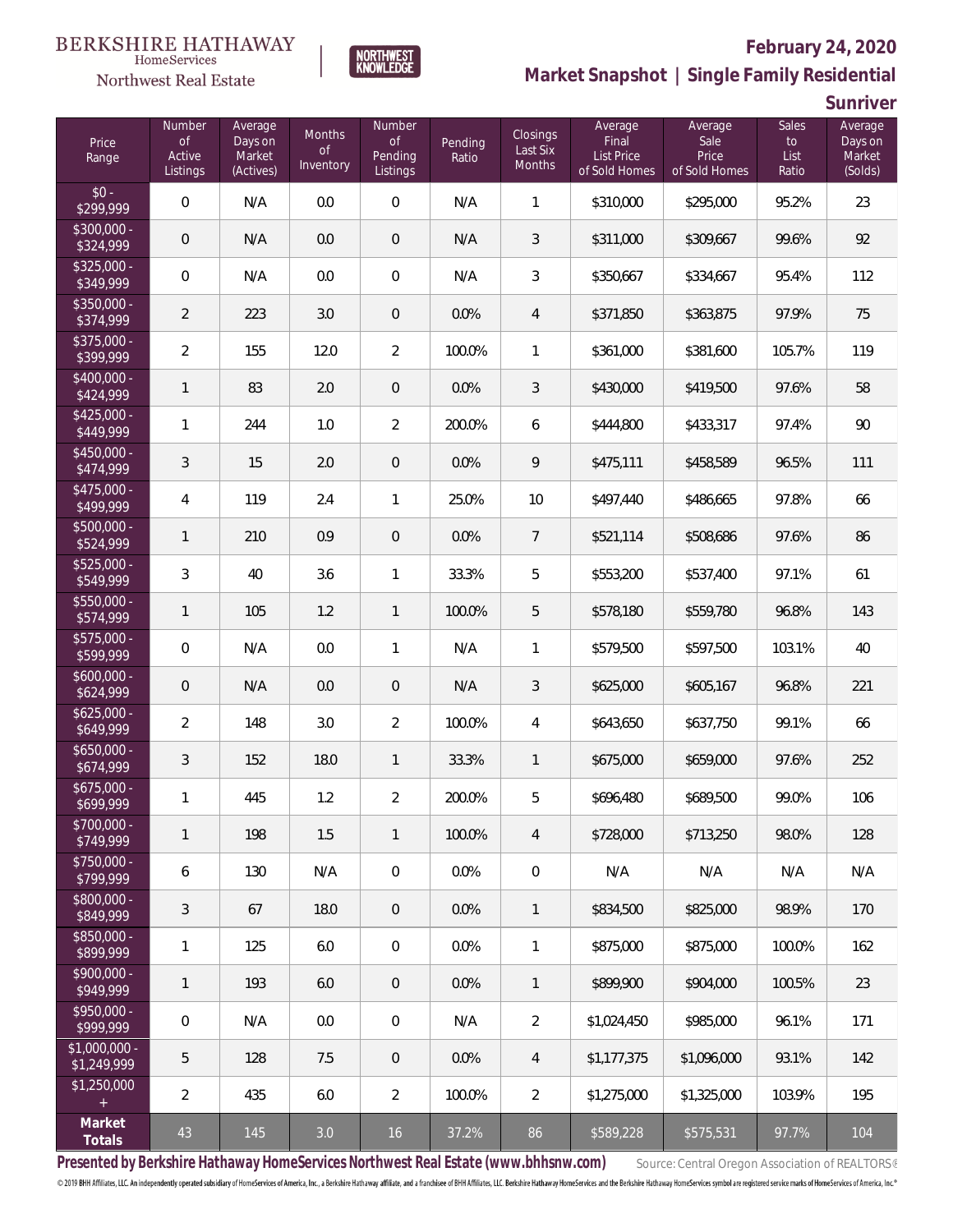

 $\label{lem:sevices} \textsc{Home} \textsc{Service} \textsc{s}$ 

**Market Snapshot | Single Family Residential**

## **Three Rivers South**

| Price<br>Range                | Number<br><b>of</b><br>Active<br>Listings | Average<br>Days on<br>Market<br>(Actives) | Months<br>0f<br>Inventory | Number<br>of<br>Pending<br>Listings | Pending<br>Ratio | <b>Closings</b><br>Last Six<br><b>Months</b> | Average<br>Final<br><b>List Price</b><br>of Sold Homes | Average<br>Sale<br>Price<br>of Sold Homes | Sales<br>to<br>List<br>Ratio | Average<br>Days on<br>Market<br>(Solds) |
|-------------------------------|-------------------------------------------|-------------------------------------------|---------------------------|-------------------------------------|------------------|----------------------------------------------|--------------------------------------------------------|-------------------------------------------|------------------------------|-----------------------------------------|
| $$0 -$<br>\$99,999            | $\overline{0}$                            | N/A                                       | N/A                       | $\overline{0}$                      | N/A              | $\overline{0}$                               | N/A                                                    | N/A                                       | N/A                          | N/A                                     |
| $$100,000 -$<br>\$124,999     | $\overline{0}$                            | N/A                                       | 0.0                       | $\overline{0}$                      | N/A              | 3                                            | \$123,267                                              | \$108,667                                 | 88.2%                        | 103                                     |
| $$125,000 -$<br>\$149,999     | $\overline{0}$                            | N/A                                       | 0.0                       | $\mathbf 0$                         | N/A              | $\mathbf{1}$                                 | \$150,000                                              | \$127,000                                 | 84.7%                        | 76                                      |
| $$150,000 -$<br>\$174,999     | 0                                         | N/A                                       | 0.0                       | 0                                   | N/A              | $\overline{2}$                               | \$157,500                                              | \$160,000                                 | 101.6%                       | 46                                      |
| $$175,000 -$<br>\$199,999     | $\overline{2}$                            | 119                                       | 2.0                       | 3                                   | 150.0%           | 6                                            | \$188,917                                              | \$185,258                                 | 98.1%                        | 130                                     |
| $$200,000 -$<br>\$224,999     | $\mathbf{1}$                              | 95                                        | 3.0                       | 0                                   | 0.0%             | 2                                            | \$209,900                                              | \$214,950                                 | 102.4%                       | 44                                      |
| $$225,000 -$<br>\$249,999     | $\mathbf{1}$                              | 6                                         | 2.0                       | 1                                   | 100.0%           | $\mathfrak{Z}$                               | \$238,167                                              | \$236,733                                 | 99.4%                        | 85                                      |
| $$250,000 -$<br>\$274,999     | 0                                         | N/A                                       | 0.0                       | 0                                   | N/A              | 7                                            | \$262,986                                              | \$262,414                                 | 99.8%                        | 91                                      |
| $$275,000 -$<br>\$299,999     | $\overline{0}$                            | N/A                                       | 0.0                       | $\mathbf 0$                         | N/A              | 5                                            | \$288,860                                              | \$283,560                                 | 98.2%                        | 93                                      |
| \$300,000 -<br>\$324,999      | 0                                         | N/A                                       | 0.0                       | $\overline{2}$                      | N/A              | 7                                            | \$313,029                                              | \$313,043                                 | 100.0%                       | 109                                     |
| $$325,000 -$<br>\$349,999     | $\mathbf{1}$                              | 178                                       | 2.0                       | 1                                   | 100.0%           | 3                                            | \$339,333                                              | \$334,167                                 | 98.5%                        | 132                                     |
| $$350,000 -$<br>\$374,999     | 3                                         | 87                                        | 3.0                       | $\overline{2}$                      | 66.7%            | 6                                            | \$369,450                                              | \$363,017                                 | 98.3%                        | 92                                      |
| $$375,000 -$<br>\$399,999     | 5                                         | 71                                        | 2.7                       | $\overline{a}$                      | 40.0%            | 11                                           | \$395,345                                              | \$390,227                                 | 98.7%                        | 86                                      |
| \$400,000 -<br>\$449,999      | 6                                         | 69                                        | 4.0                       | 1                                   | 16.7%            | 9                                            | \$419,311                                              | \$413,711                                 | 98.7%                        | 74                                      |
| $$450,000 -$<br>\$499,999     | 4                                         | 263                                       | 2.7                       | $\overline{a}$                      | 50.0%            | 9                                            | \$484,644                                              | \$476,711                                 | 98.4%                        | 126                                     |
| $$500,000 -$<br>\$549,999     | $\overline{2}$                            | 52                                        | 6.0                       | 4                                   | 200.0%           | $\overline{2}$                               | \$533,700                                              | \$519,950                                 | 97.4%                        | 151                                     |
| \$550,000 -<br>\$599,999      | $\overline{4}$                            | 127                                       | $6.0\,$                   | 0                                   | 0.0%             | $\overline{4}$                               | \$589,725                                              | \$580,475                                 | 98.4%                        | 114                                     |
| \$600,000 -<br>\$649,999      | $\mathbf 0$                               | N/A                                       | 0.0                       | 0                                   | N/A              | 4                                            | \$636,975                                              | \$629,000                                 | 98.7%                        | 78                                      |
| $$650,000 -$<br>\$699,999     | $\mathbf 0$                               | N/A                                       | 0.0                       | $\boldsymbol{0}$                    | N/A              | 3                                            | \$729,000                                              | \$659,167                                 | 90.4%                        | 178                                     |
| $$700,000 -$<br>\$799,999     | $\overline{2}$                            | 228                                       | 12.0                      | 3                                   | 150.0%           | $\mathbf{1}$                                 | \$790,000                                              | \$735,000                                 | 93.0%                        | 354                                     |
| \$800,000 -<br>\$899,999      | 3                                         | 218                                       | 18.0                      | $\overline{2}$                      | 66.7%            | $\mathbf{1}$                                 | \$920,000                                              | \$890,000                                 | 96.7%                        | 13                                      |
| $$900,000 -$<br>\$999,999     | 4                                         | 211                                       | 8.0                       | 2                                   | 50.0%            | 3                                            | \$1,006,000                                            | \$966,000                                 | 96.0%                        | 258                                     |
| $$1,000,000 -$<br>\$1,249,999 | $\overline{2}$                            | 121                                       | 6.0                       | $\mathbf 0$                         | 0.0%             | $\overline{2}$                               | \$1,222,500                                            | \$1,167,500                               | 95.5%                        | 295                                     |
| $$1,250,000 -$<br>\$1,499,999 | 1                                         | 12                                        | 1.2                       | $\overline{2}$                      | 200.0%           | 5                                            | \$1,410,000                                            | \$1,406,560                               | 99.8%                        | 282                                     |
| \$1,500,000<br>$\pm$          | $\overline{2}$                            | 128                                       | 4.0                       | $\mathbf 0$                         | 0.0%             | 3                                            | \$2,226,667                                            | \$2,083,333                               | 93.6%                        | 186                                     |
| Market<br>Totals              | 43                                        | 132                                       | 2.5                       | 27                                  | 62.8%            | 102                                          | \$523,160                                              | \$509,350                                 | 97.4%                        | 122                                     |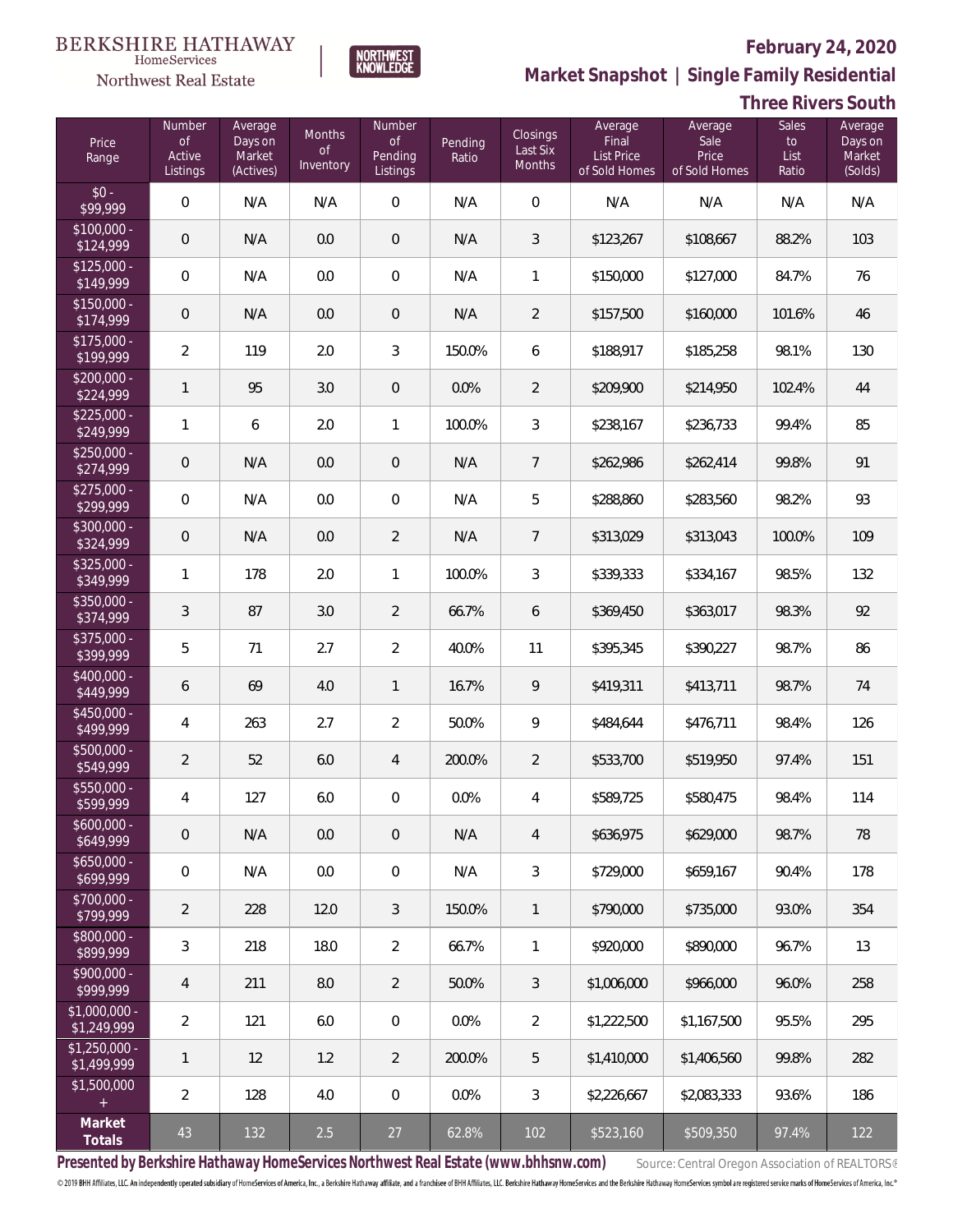

# **February 24, 2020**



**NORTHWEST**<br>KNOWLEDGE

**La Pine**

| Price<br>Range            | <b>Number</b><br><b>of</b><br>Active<br>Listings | Average<br>Days on<br>Market<br>(Actives) | <b>Months</b><br><b>of</b><br>Inventory | Number<br><b>of</b><br>Pending<br>Listings | Pending<br>Ratio | Closings<br>Last Six<br>Months | Average<br>Final<br>List Price<br>of Sold Homes | Average<br>Sale<br>Price<br>of Sold Homes | Sales<br>$\mathsf{to}$<br>List<br>Ratio | Average<br>Days on<br>Market<br>(Solds) |
|---------------------------|--------------------------------------------------|-------------------------------------------|-----------------------------------------|--------------------------------------------|------------------|--------------------------------|-------------------------------------------------|-------------------------------------------|-----------------------------------------|-----------------------------------------|
| $$0 -$<br>\$99,999        | $\mathbf 0$                                      | N/A                                       | 0.0                                     | $\mathbf 0$                                | N/A              | $\mathbf{1}$                   | \$99,000                                        | \$73,000                                  | 73.7%                                   | 294                                     |
| $$100,000 -$<br>\$124,999 | $\mathbf{1}$                                     | 179                                       | 2.0                                     | $\overline{2}$                             | 200.0%           | $\sqrt{3}$                     | \$143,267                                       | \$115,800                                 | 80.8%                                   | 79                                      |
| $$125,000 -$<br>\$149,999 | $\overline{4}$                                   | 143                                       | 3.4                                     | 4                                          | 100.0%           | 7                              | \$155,529                                       | \$145,179                                 | 93.3%                                   | 231                                     |
| $$150,000 -$<br>\$174,999 | $\overline{2}$                                   | 74                                        | 2.4                                     | $\,0\,$                                    | 0.0%             | 5                              | \$173,400                                       | \$163,400                                 | 94.2%                                   | 111                                     |
| $$175,000 -$<br>\$199,999 | 6                                                | 105                                       | 3.0                                     | 4                                          | 66.7%            | 12                             | \$191,967                                       | \$188,650                                 | 98.3%                                   | 124                                     |
| $$200,000 -$<br>\$224,999 | 3                                                | 152                                       | 1.0                                     | 3                                          | 100.0%           | 18                             | \$208,172                                       | \$210,809                                 | 101.3%                                  | 120                                     |
| $$225,000 -$<br>\$249,999 | 6                                                | 142                                       | 1.5                                     | 9                                          | 150.0%           | 24                             | \$236,871                                       | \$237,651                                 | 100.3%                                  | 127                                     |
| $$250,000 -$<br>\$274,999 | 5                                                | 110                                       | 1.2                                     | 9                                          | 180.0%           | 25                             | \$271,424                                       | \$263,114                                 | 96.9%                                   | 122                                     |
| $$275,000 -$<br>\$299,999 | 8                                                | 138                                       | 2.8                                     | 3                                          | 37.5%            | 17                             | \$287,288                                       | \$287,079                                 | 99.9%                                   | 138                                     |
| $$300,000 -$<br>\$324,999 | 5                                                | 125                                       | 3.0                                     | 4                                          | 80.0%            | 10                             | \$311,159                                       | \$307,310                                 | 98.8%                                   | 119                                     |
| $$325,000 -$<br>\$349,999 | 8                                                | 78                                        | 4.0                                     | 1                                          | 12.5%            | 12                             | \$342,992                                       | \$334,717                                 | 97.6%                                   | 90                                      |
| \$350,000 -<br>\$374,999  | 8                                                | 154                                       | 5.3                                     | $\mathbf 0$                                | 0.0%             | 9                              | \$372,556                                       | \$361,322                                 | 97.0%                                   | 98                                      |
| \$375,000 -<br>\$399,999  | 5                                                | 205                                       | 15.0                                    | $\boldsymbol{0}$                           | 0.0%             | $\overline{2}$                 | \$389,850                                       | \$389,850                                 | 100.0%                                  | 39                                      |
| $$400,000 -$<br>\$424,999 | $\mathbf 0$                                      | N/A                                       | 0.0                                     | $\mathbf{1}$                               | N/A              | 5                              | \$426,160                                       | \$417,780                                 | 98.0%                                   | 157                                     |
| $$425,000 -$<br>\$449,999 | $\mathfrak{Z}$                                   | 60                                        | 3.6                                     | $\,0\,$                                    | 0.0%             | 5                              | \$431,080                                       | \$431,560                                 | 100.1%                                  | 107                                     |
| $$450,000 -$<br>\$474,999 | $\sqrt{2}$                                       | $\overline{7}$                            | 4.0                                     | 0                                          | 0.0%             | 3                              | \$474,330                                       | \$450,000                                 | 94.9%                                   | 224                                     |
| $$475,000 -$<br>\$499,999 | $\mathbf{1}$                                     | 12                                        | 3.0                                     | $\mathbf 0$                                | 0.0%             | $\overline{2}$                 | \$464,495                                       | \$492,000                                 | 105.9%                                  | 218                                     |
| $$500,000 -$<br>\$549,999 | $\mathbf{1}$                                     | 108                                       | 2.0                                     | $\,0\,$                                    | 0.0%             | 3                              | \$557,967                                       | \$531,500                                 | 95.3%                                   | 246                                     |
| $$550,000 -$<br>\$599,999 | $\overline{2}$                                   | 260                                       | 12.0                                    | $\mathbf{1}$                               | 50.0%            | $\mathbf{1}$                   | \$595,000                                       | \$585,000                                 | 98.3%                                   | 149                                     |
| $$600,000 -$<br>\$649,999 | $\mathbf 0$                                      | N/A                                       | 0.0                                     | $\theta$                                   | N/A              | $\mathbf{1}$                   | \$649,000                                       | \$649,000                                 | 100.0%                                  | 838                                     |
| $$650,000 -$<br>\$699,999 | $\mathbf 0$                                      | N/A                                       | N/A                                     | $\mathbf 0$                                | N/A              | $\mathbf 0$                    | N/A                                             | N/A                                       | N/A                                     | N/A                                     |
| \$700,000 -<br>\$799,999  | $\mathbf 0$                                      | N/A                                       | N/A                                     | $\theta$                                   | N/A              | $\mathbf 0$                    | N/A                                             | N/A                                       | N/A                                     | N/A                                     |
| $$800,000 -$<br>\$899,999 | $\mathbf 0$                                      | N/A                                       | N/A                                     | $\,0\,$                                    | N/A              | $\mathbf 0$                    | N/A                                             | N/A                                       | N/A                                     | N/A                                     |
| $$900,000 -$<br>\$999,999 | $\mathbf{1}$                                     | 392                                       | N/A                                     | $\,0\,$                                    | 0.0%             | $\mathbf 0$                    | N/A                                             | N/A                                       | N/A                                     | N/A                                     |
| \$1,000,000<br>$\pm$      | $\mathbf{1}$                                     | 231                                       | N/A                                     | $\boldsymbol{0}$                           | 0.0%             | $\mathbf 0$                    | N/A                                             | N/A                                       | N/A                                     | N/A                                     |
| Market<br>Totals          | 72                                               | 131                                       | 2.6                                     | 41                                         | 56.9%            | 165                            | \$283,672                                       | \$278,814                                 | 98.3%                                   | 134                                     |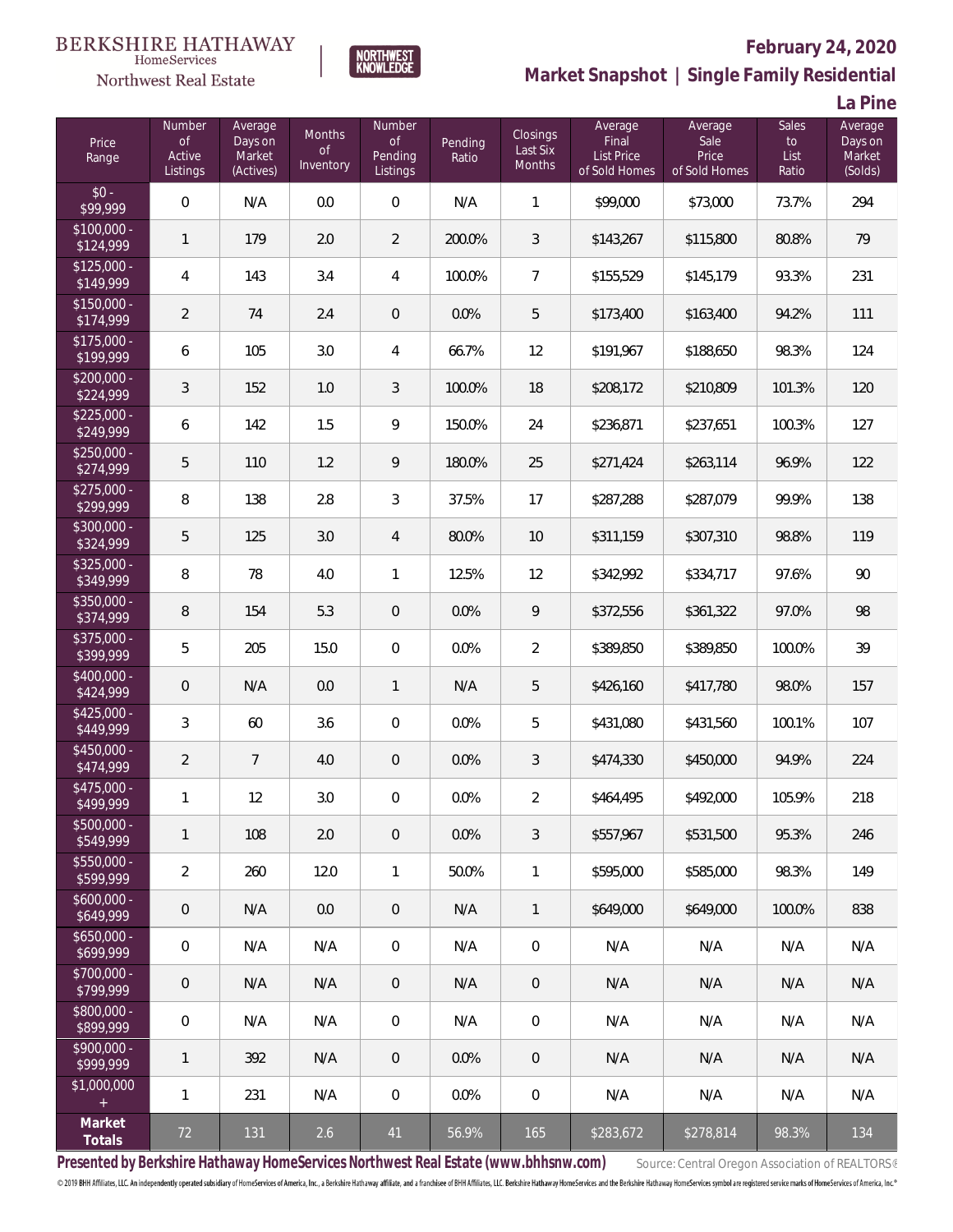

## **February 24, 2020**

**Market Snapshot | Single Family Residential**

|  | Jefferson County |  |  |
|--|------------------|--|--|
|  |                  |  |  |

| Price<br>Range                | Number<br>of<br>Active<br>Listings | Average<br>Days on<br>Market<br>(Actives) | Months<br>0f<br>Inventory | <b>Number</b><br>of<br>Pending<br>Listings | Pending<br>Ratio | <b>Closings</b><br>Last Six<br>Months | Average<br>Final<br><b>List Price</b><br>of Sold Homes | Average<br>Sale<br>Price<br>of Sold Homes | <b>Sales</b><br>to<br>List<br>Ratio | Average<br>Days on<br>Market<br>(Solds) |
|-------------------------------|------------------------------------|-------------------------------------------|---------------------------|--------------------------------------------|------------------|---------------------------------------|--------------------------------------------------------|-------------------------------------------|-------------------------------------|-----------------------------------------|
| $$0 -$<br>\$99,999            | $\mathbf{1}$                       | 41                                        | 1.0                       | $\overline{0}$                             | 0.0%             | 6                                     | \$93,817                                               | \$74,321                                  | 79.2%                               | 107                                     |
| $$100,000 -$<br>\$124,999     | $\mathbf{1}$                       | 250                                       | 6.0                       | $\mathbf{1}$                               | 100.0%           | $\mathbf{1}$                          | \$127,700                                              | \$114,500                                 | 89.7%                               | 34                                      |
| $$125,000 -$<br>\$149,999     | 3                                  | 87                                        | 4.5                       | $\overline{2}$                             | 66.7%            | $\overline{4}$                        | \$152,738                                              | \$132,363                                 | 86.7%                               | 59                                      |
| $$150,000 -$<br>\$174,999     | 5                                  | 131                                       | 3.3                       | $\overline{2}$                             | 40.0%            | 9                                     | \$169,600                                              | \$163,044                                 | 96.1%                               | 126                                     |
| $$175,000 -$<br>\$199,999     | $\overline{4}$                     | 92                                        | 2.2                       | $\overline{4}$                             | 100.0%           | 11                                    | \$189,973                                              | \$186,832                                 | 98.3%                               | 141                                     |
| $$200,000 -$<br>\$224,999     | $\overline{2}$                     | 110                                       | 0.8                       | $\mathfrak{Z}$                             | 150.0%           | 16                                    | \$216,874                                              | \$214,856                                 | 99.1%                               | 99                                      |
| $$225,000 -$<br>\$249,999     | $\overline{4}$                     | 116                                       | 1.7                       | 6                                          | 150.0%           | 14                                    | \$235,691                                              | \$233,613                                 | 99.1%                               | 163                                     |
| $$250,000 -$<br>\$274,999     | $\overline{7}$                     | 78                                        | 3.0                       | $\overline{4}$                             | 57.1%            | 14                                    | \$257,336                                              | \$256,272                                 | 99.6%                               | 157                                     |
| $$275,000 -$<br>\$299,999     | 10                                 | 77                                        | 20.0                      | 5                                          | 50.0%            | 3                                     | \$293,287                                              | \$287,953                                 | 98.2%                               | 93                                      |
| $$300,000 -$<br>\$324,999     | $\overline{2}$                     | 129                                       | 3.0                       | $\overline{2}$                             | 100.0%           | $\overline{4}$                        | \$331,850                                              | \$319,000                                 | 96.1%                               | 107                                     |
| $$325,000 -$<br>\$349,999     | $\mathfrak{Z}$                     | 67                                        | 6.0                       | $\mathbf 0$                                | 0.0%             | 3                                     | \$353,267                                              | \$332,500                                 | 94.1%                               | 118                                     |
| $$350,000 -$<br>\$374,999     | $\overline{7}$                     | 268                                       | 8.4                       | $\mathbf{1}$                               | 14.3%            | 5                                     | \$379,578                                              | \$367,180                                 | 96.7%                               | 92                                      |
| \$375,000 -<br>\$399,999      | $\overline{4}$                     | 88                                        | 12.0                      | $\mathfrak{Z}$                             | 75.0%            | $\overline{2}$                        | \$404,450                                              | \$375,000                                 | 92.7%                               | 151                                     |
| \$400,000 -<br>\$424,999      | $\mathbf{1}$                       | 12                                        | N/A                       | $\mathbf 0$                                | 0.0%             | $\overline{0}$                        | N/A                                                    | N/A                                       | N/A                                 | N/A                                     |
| $$425,000 -$<br>\$449,999     | $\mathfrak{Z}$                     | 89                                        | N/A                       | $\overline{2}$                             | 66.7%            | $\overline{0}$                        | N/A                                                    | N/A                                       | N/A                                 | N/A                                     |
| $$450,000 -$<br>\$474,999     | $\mathbf 0$                        | N/A                                       | 0.0                       | $\mathbf{1}$                               | N/A              | $\mathbf{1}$                          | \$499,900                                              | \$460,000                                 | 92.0%                               | 142                                     |
| \$475,000 -<br>\$499,999      | $\mathfrak{Z}$                     | 279                                       | N/A                       | 1                                          | 33.3%            | $\mathbf 0$                           | N/A                                                    | N/A                                       | N/A                                 | N/A                                     |
| \$500,000 -<br>\$599,999      | $\mathbf 0$                        | N/A                                       | $0.0\,$                   | $\mathbf{1}$                               | N/A              | $\overline{2}$                        | \$552,450                                              | \$537,500                                 | 97.3%                               | 108                                     |
| $$600,000 -$<br>\$699,999     | $\overline{2}$                     | 56                                        | N/A                       | $\mathbf 0$                                | 0.0%             | $\boldsymbol{0}$                      | N/A                                                    | N/A                                       | N/A                                 | N/A                                     |
| \$700,000 -<br>\$799,999      | $\mathbf 0$                        | N/A                                       | N/A                       | $\theta$                                   | N/A              | $\mathbf 0$                           | N/A                                                    | N/A                                       | N/A                                 | N/A                                     |
| \$800,000 -<br>\$899,999      | $\mathbf{1}$                       | 227                                       | N/A                       | $\boldsymbol{0}$                           | 0.0%             | $\boldsymbol{0}$                      | N/A                                                    | N/A                                       | N/A                                 | N/A                                     |
| \$900,000 -<br>\$999,999      | $\mathbf 0$                        | N/A                                       | N/A                       | $\theta$                                   | N/A              | $\mathsf{O}\xspace$                   | N/A                                                    | N/A                                       | N/A                                 | N/A                                     |
| $$1,000,000 -$<br>\$1,249,999 | $\overline{2}$                     | 423                                       | 12.0                      | $\mathbf{1}$                               | 50.0%            | 1                                     | \$1,495,000                                            | \$1,100,000                               | 73.6%                               | 205                                     |
| $$1,250,000 -$<br>\$1,499,999 | 1                                  | 115                                       | 6.0                       | $\mathbf 0$                                | 0.0%             | $\mathbf{1}$                          | \$1,600,000                                            | \$1,300,000                               | 81.3%                               | 162                                     |
| \$1,500,000<br>$\pm$          | $\mathbf{1}$                       | 409                                       | N/A                       | $\mathbf 0$                                | 0.0%             | $\boldsymbol{0}$                      | N/A                                                    | N/A                                       | N/A                                 | N/A                                     |
| Market<br>Totals              | 67                                 | 136                                       | 4.1                       | 39                                         | 58.2%            | 97                                    | \$267,667                                              | \$253,266                                 | 94.6%                               | 126                                     |

**NORTHWEST**<br>KNOWLEDGE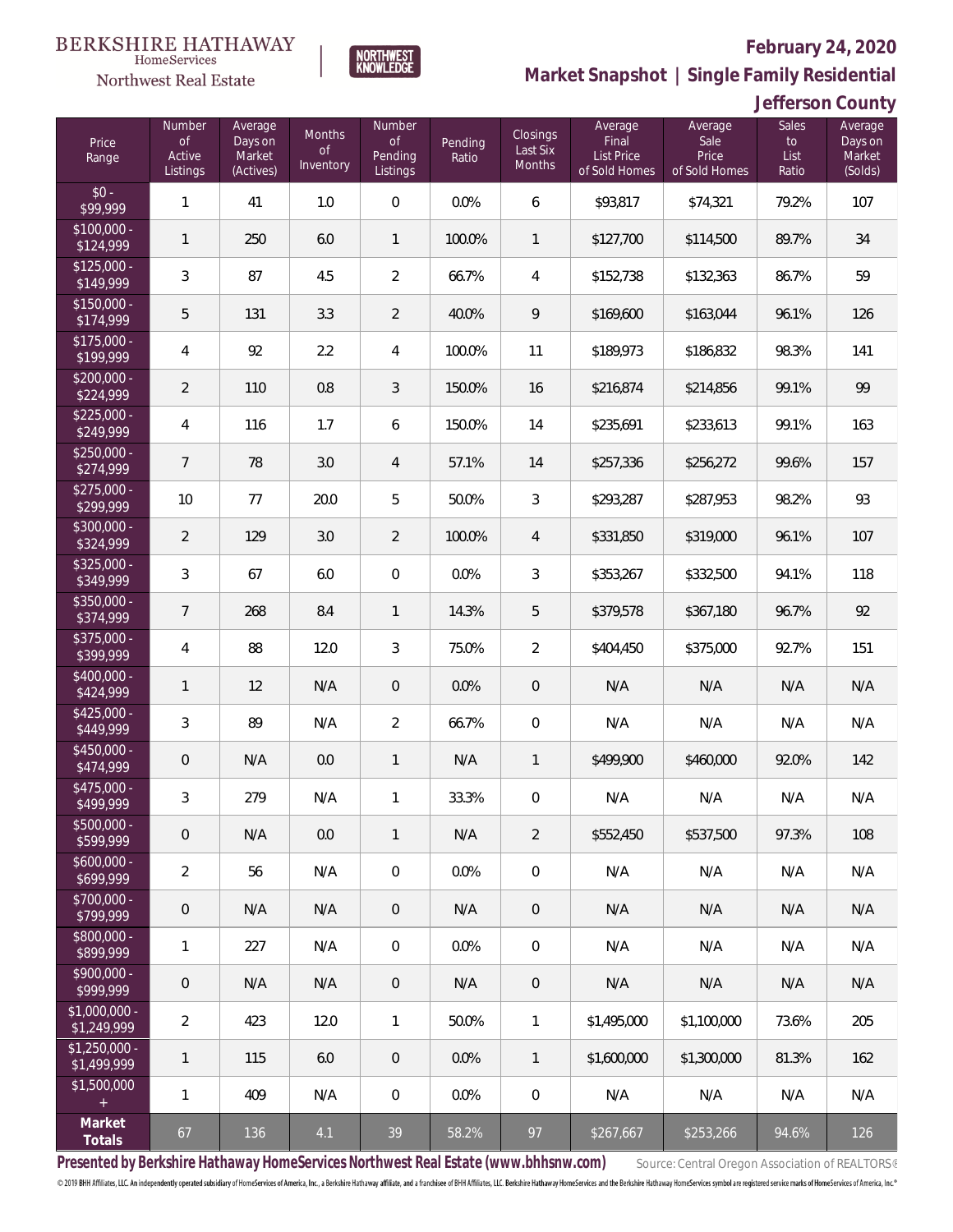Northwest Real Estate

# **February 24, 2020**

**Market Snapshot | Single Family Residential**

| Crook County |
|--------------|
|--------------|

| Price<br>Range                | Number<br><b>of</b><br>Active<br>Listings | Average<br>Days on<br>Market<br>(Actives) | <b>Months</b><br><b>of</b><br>Inventory | <b>Number</b><br>$\circ$ f<br>Pending<br>Listings | Pending<br>Ratio | Closings<br>Last Six<br>Months | Average<br>Final<br>List Price<br>of Sold Homes | Average<br>Sale<br>Price<br>of Sold Homes | <b>Sales</b><br>to<br>List<br>Ratio | Average<br>Days on<br>Market<br>(Solds) |
|-------------------------------|-------------------------------------------|-------------------------------------------|-----------------------------------------|---------------------------------------------------|------------------|--------------------------------|-------------------------------------------------|-------------------------------------------|-------------------------------------|-----------------------------------------|
| $$0 -$<br>\$124,999           | 2                                         | 45                                        | 2.0                                     | $\boldsymbol{0}$                                  | 0.0%             | 6                              | \$105,900                                       | \$93,150                                  | 88.0%                               | 85                                      |
| $$125,000 -$<br>\$149,999     | $\mathfrak{Z}$                            | 103                                       | 9.0                                     | $\mathbf{1}$                                      | 33.3%            | 2                              | \$139,450                                       | \$132,450                                 | 95.0%                               | 93                                      |
| $$150,000 -$<br>\$174,999     | 3                                         | 104                                       | 3.0                                     | 3                                                 | 100.0%           | 6                              | \$168,417                                       | \$165,001                                 | 98.0%                               | 79                                      |
| $$175,000 -$<br>\$199,999     | $\overline{4}$                            | 55                                        | 3.0                                     | $\mathbf{1}$                                      | 25.0%            | 8                              | \$192,363                                       | \$190,050                                 | 98.8%                               | 122                                     |
| $$200,000 -$<br>\$224,999     | 5                                         | 124                                       | 1.2                                     | 4                                                 | 80.0%            | 25                             | \$213,028                                       | \$211,448                                 | 99.3%                               | 83                                      |
| $$225,000 -$<br>\$249,999     | 13                                        | 93                                        | 2.2                                     | 12                                                | 92.3%            | 35                             | \$241,425                                       | \$237,641                                 | 98.4%                               | 110                                     |
| $$250,000 -$<br>\$274,999     | 19                                        | 93                                        | 6.7                                     | 8                                                 | 42.1%            | 17                             | \$263,006                                       | \$258,671                                 | 98.4%                               | 126                                     |
| $$275,000 -$<br>\$299,999     | 12                                        | 80                                        | 3.8                                     | 5                                                 | 41.7%            | 19                             | \$287,442                                       | \$285,910                                 | 99.5%                               | 107                                     |
| \$300,000 -<br>\$324,999      | 6                                         | 134                                       | 2.1                                     | 1                                                 | 16.7%            | 17                             | \$312,746                                       | \$309,635                                 | 99.0%                               | 123                                     |
| $$325,000 -$<br>\$349,999     | 12                                        | 132                                       | 4.0                                     | 3                                                 | 25.0%            | 18                             | \$339,583                                       | \$335,404                                 | 98.8%                               | 119                                     |
| \$350,000 -<br>\$374,999      | 11                                        | 118                                       | 11.0                                    | 0                                                 | 0.0%             | 6                              | \$370,217                                       | \$361,133                                 | 97.5%                               | 108                                     |
| \$375,000 -<br>\$399,999      | 6                                         | 316                                       | 2.1                                     | $\overline{2}$                                    | 33.3%            | 17                             | \$390,418                                       | \$386,161                                 | 98.9%                               | 160                                     |
| \$400,000 -<br>\$424,999      | 5                                         | 127                                       | 4.3                                     | $\boldsymbol{0}$                                  | 0.0%             | $\overline{7}$                 | \$411,386                                       | \$406,357                                 | 98.8%                               | 157                                     |
| $$425,000 -$<br>\$449,999     | 5                                         | 163                                       | 5.0                                     | $\mathbf{1}$                                      | 20.0%            | 6                              | \$451,733                                       | \$432,833                                 | 95.8%                               | 246                                     |
| \$450,000 -<br>\$474,999      | $\overline{4}$                            | 117                                       | 6.0                                     | $\boldsymbol{0}$                                  | 0.0%             | $\overline{4}$                 | \$482,475                                       | \$462,000                                 | 95.8%                               | 116                                     |
| \$475,000 -<br>\$499,999      | $\mathfrak{Z}$                            | 139                                       | 2.6                                     | $\mathbf{1}$                                      | 33.3%            | $\overline{7}$                 | \$491,129                                       | \$482,714                                 | 98.3%                               | 177                                     |
| \$500,000 -<br>\$549,999      | $\mathbf 5$                               | 81                                        | 10.0                                    | $\mathbf 0$                                       | 0.0%             | $\mathfrak{Z}$                 | \$554,667                                       | \$528,333                                 | 95.3%                               | 230                                     |
| $$550,000 -$<br>\$599,999     | 5                                         | 249                                       | 6.0                                     | 3                                                 | 60.0%            | 5                              | \$581,380                                       | \$572,700                                 | 98.5%                               | 214                                     |
| $$600,000 -$<br>\$699,999     | 11                                        | 254                                       | 9.4                                     | 3                                                 | 27.3%            | 7                              | \$646,943                                       | \$632,700                                 | 97.8%                               | 144                                     |
| $$700,000 -$<br>\$799,999     | 9                                         | 199                                       | 18.0                                    | $\mathbf{1}$                                      | 11.1%            | 3                              | \$802,965                                       | \$782,500                                 | 97.5%                               | 115                                     |
| \$800,000 -<br>\$899,999      | 3                                         | 321                                       | 4.5                                     | 2                                                 | 66.7%            | 4                              | \$846.225                                       | \$830,000                                 | 98.1%                               | 127                                     |
| $$900,000 -$<br>\$999,999     | $\mathfrak{Z}$                            | 103                                       | N/A                                     | $\mathbf{1}$                                      | 33.3%            | $\mathbf 0$                    | N/A                                             | N/A                                       | N/A                                 | N/A                                     |
| $$1,000,000 -$<br>\$1,249,999 | 6                                         | 97                                        | 36.0                                    | 2                                                 | 33.3%            | $\mathbf{1}$                   | \$1,075,000                                     | \$1,018,000                               | 94.7%                               | 77                                      |
| $$1,250,000 -$<br>\$1,499,999 | 5                                         | 517                                       | N/A                                     | $\overline{0}$                                    | 0.0%             | $\overline{0}$                 | N/A                                             | N/A                                       | N/A                                 | N/A                                     |
| \$1,500,000<br>$+$            | $\overline{7}$                            | 362                                       | 42.0                                    | 0                                                 | 0.0%             | $\mathbf{1}$                   | \$3,100,000                                     | \$3,100,000                               | 100.0%                              | 929                                     |
| Market<br>Totals              | 167                                       | 159                                       | 4.5                                     | 54                                                | 32.3%            | 224                            | \$345,918                                       | \$339,873                                 | 98.3%                               | 128                                     |

**NORTHWEST**<br>KNOWLEDGE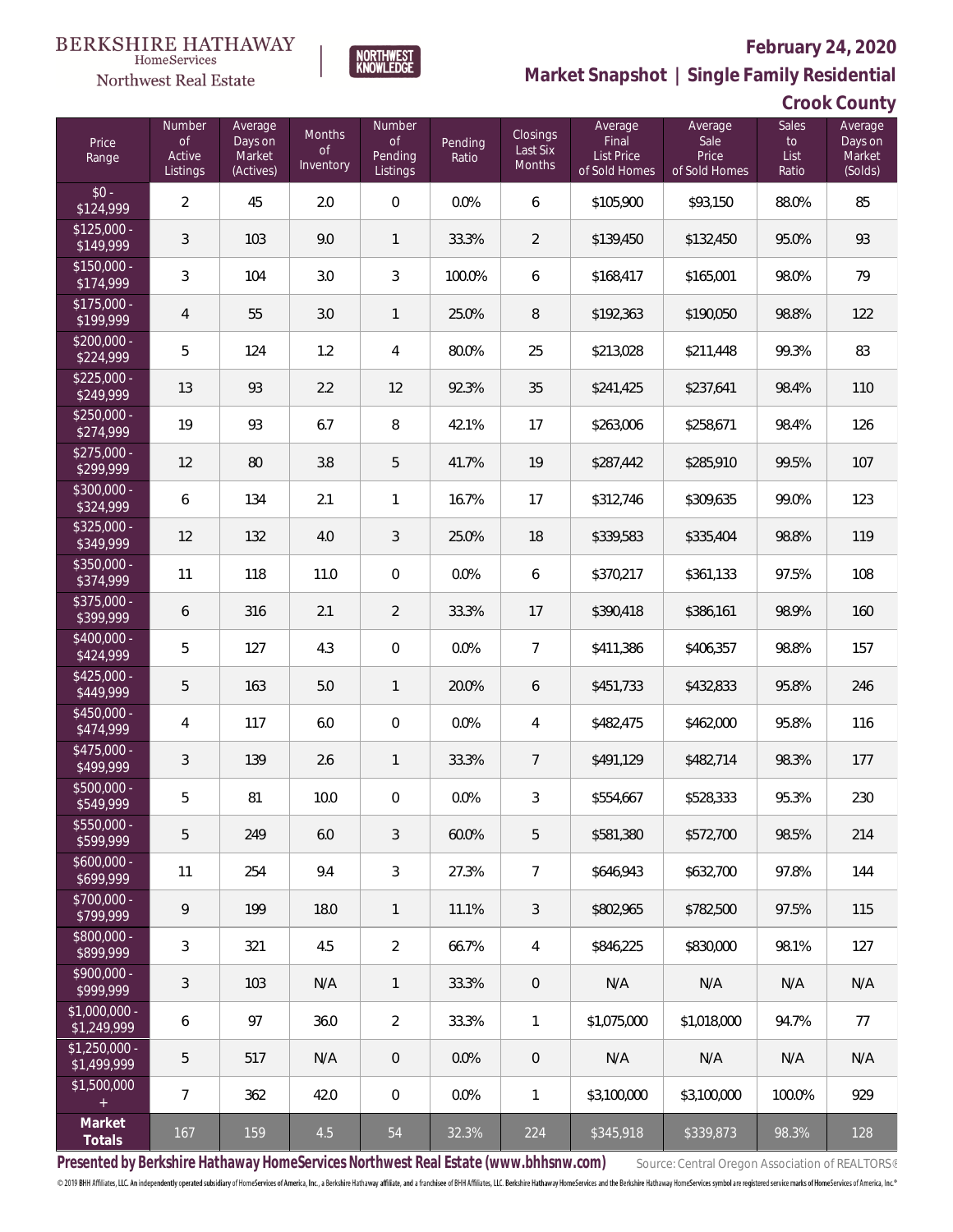**Crooked River Ranch**



**Market Snapshot | Single Family Residential**

| 110111001 VICO               |  |
|------------------------------|--|
| <b>Northwest Real Estate</b> |  |
|                              |  |

| Price<br>Range            | Number<br><b>of</b><br>Active<br>Listings | Average<br>Days on<br>Market<br>(Actives) | Months<br><b>of</b><br>Inventory | <b>Number</b><br><b>of</b><br>Pending<br>Listings | Pending<br>Ratio | Closings<br>Last Six<br>Months | Average<br>Final<br>List Price<br>of Sold Homes | Average<br>Sale<br>Price<br>of Sold Homes | <b>Sales</b><br>to<br>List<br>Ratio | Average<br>Days on<br>Market<br>(Solds) |
|---------------------------|-------------------------------------------|-------------------------------------------|----------------------------------|---------------------------------------------------|------------------|--------------------------------|-------------------------------------------------|-------------------------------------------|-------------------------------------|-----------------------------------------|
| $$0 -$<br>\$99,999        | $\mathbf{0}$                              | N/A                                       | N/A                              | $\mathbf 0$                                       | N/A              | $\overline{0}$                 | N/A                                             | N/A                                       | N/A                                 | N/A                                     |
| $$100,000 -$<br>\$124,999 | $\mathbf 0$                               | N/A                                       | 0.0                              | $\mathbf{1}$                                      | N/A              | $\overline{2}$                 | \$106,450                                       | \$102,500                                 | 96.3%                               | 213                                     |
| $$125,000 -$<br>\$149,999 | 3                                         | 155                                       | 18.0                             | $\mathbf 0$                                       | 0.0%             | 1                              | \$135,000                                       | \$136,000                                 | 100.7%                              | 33                                      |
| $$150,000 -$<br>\$174,999 | $\mathbf 0$                               | N/A                                       | N/A                              | $\mathbf 0$                                       | N/A              | $\mathbf 0$                    | N/A                                             | N/A                                       | N/A                                 | N/A                                     |
| $$175,000 -$<br>\$199,999 | $\mathbf{1}$                              | 98                                        | 6.0                              | $\mathbf 0$                                       | 0.0%             | 1                              | \$170,000                                       | \$175,500                                 | 103.2%                              | 34                                      |
| $$200,000 -$<br>\$224,999 | $\overline{2}$                            | 93                                        | 4.0                              | $\mathbf{1}$                                      | 50.0%            | 3                              | \$221,300                                       | \$215,633                                 | 97.4%                               | 89                                      |
| $$225,000 -$<br>\$249,999 | 3                                         | 155                                       | 1.2                              | 5                                                 | 166.7%           | 15                             | \$243,480                                       | \$242,284                                 | 99.5%                               | 133                                     |
| $$250,000 -$<br>\$274,999 | $\sqrt{3}$                                | 58                                        | 2.3                              | $\mathbf 0$                                       | 0.0%             | $\, 8$                         | \$265,349                                       | \$264,738                                 | 99.8%                               | 123                                     |
| $$275,000 -$<br>\$299,999 | 3                                         | 93                                        | 1.8                              | $\overline{4}$                                    | 133.3%           | 10                             | \$292,599                                       | \$285,080                                 | 97.4%                               | 112                                     |
| $$300,000 -$<br>\$324,999 | 1                                         | 63                                        | 1.5                              | $\mathfrak{Z}$                                    | 300.0%           | $\overline{4}$                 | \$320,975                                       | \$313,700                                 | 97.7%                               | 63                                      |
| $$325,000 -$<br>\$349,999 | $\overline{2}$                            | 146                                       | 2.0                              | $\overline{2}$                                    | 100.0%           | 6                              | \$347,183                                       | \$335,208                                 | 96.6%                               | 84                                      |
| $$350,000 -$<br>\$374,999 | 3                                         | 87                                        | 6.0                              | $\mathbf{1}$                                      | 33.3%            | 3                              | \$364,300                                       | \$352,333                                 | 96.7%                               | 156                                     |
| $$375,000 -$<br>\$399,999 | 9                                         | 78                                        | 18.0                             | $\mathbf{1}$                                      | 11.1%            | 3                              | \$388,267                                       | \$384,667                                 | 99.1%                               | 85                                      |
| $$400,000 -$<br>\$424,999 | $\mathbf 0$                               | N/A                                       | 0.0                              | $\mathbf{1}$                                      | N/A              | $\overline{2}$                 | \$437,450                                       | \$419,950                                 | 96.0%                               | 189                                     |
| $$425,000 -$<br>\$449,999 | $\overline{2}$                            | 148                                       | 2.0                              | $\overline{2}$                                    | 100.0%           | 6                              | \$441,417                                       | \$432,650                                 | 98.0%                               | 162                                     |
| $$450,000 -$<br>\$474,999 | $\mathbf 0$                               | N/A                                       | 0.0                              | $\overline{2}$                                    | N/A              | 1                              | \$459,000                                       | \$459,000                                 | 100.0%                              | 51                                      |
| $$475,000 -$<br>\$499,999 | $\mathbf{1}$                              | 12                                        | 3.0                              | $\mathbf 0$                                       | 0.0%             | $\overline{2}$                 | \$494,250                                       | \$491,945                                 | 99.5%                               | 120                                     |
| $$500,000 -$<br>\$524,999 | $\mathbf 0$                               | N/A                                       | 0.0                              | $\mathbf{1}$                                      | N/A              | 1                              | \$519,000                                       | \$500,000                                 | 96.3%                               | 222                                     |
| $$525,000 -$<br>\$549,999 | 1                                         | 12                                        | $3.0\,$                          | $\mathbf{1}$                                      | 100.0%           | $\overline{2}$                 | \$564,945                                       | \$539,995                                 | 95.6%                               | 108                                     |
| $$550,000 -$<br>\$574,999 | $\mathbf 0$                               | N/A                                       | N/A                              | $\mathbf 0$                                       | N/A              | $\theta$                       | N/A                                             | N/A                                       | N/A                                 | N/A                                     |
| \$575,000 -<br>\$599,999  | $\overline{2}$                            | 146                                       | N/A                              | 0                                                 | 0.0%             | $\mathbf 0$                    | N/A                                             | N/A                                       | N/A                                 | N/A                                     |
| $$600,000 -$<br>\$624,999 | $\mathbf 0$                               | N/A                                       | N/A                              | $\mathbf 0$                                       | N/A              | $\theta$                       | N/A                                             | N/A                                       | N/A                                 | N/A                                     |
| $$625,000 -$<br>\$649,999 | $\mathbf 0$                               | N/A                                       | N/A                              | 0                                                 | N/A              | $\mathbf 0$                    | N/A                                             | N/A                                       | N/A                                 | N/A                                     |
| $$650,000 -$<br>\$699,999 | $\mathbf 0$                               | N/A                                       | N/A                              | $\mathbf{0}$                                      | N/A              | $\theta$                       | N/A                                             | N/A                                       | N/A                                 | N/A                                     |
| \$700,000<br>$\pm$        | 1                                         | 249                                       | 6.0                              | 0                                                 | 0.0%             | $\mathbf{1}$                   | \$749,950                                       | \$735,000                                 | 98.0%                               | 50                                      |
| Market<br>Totals          | 37                                        | 104                                       | 3.1                              | 25                                                | 67.6%            | 71                             | \$322,214                                       | \$316,015                                 | 98.1%                               | 119                                     |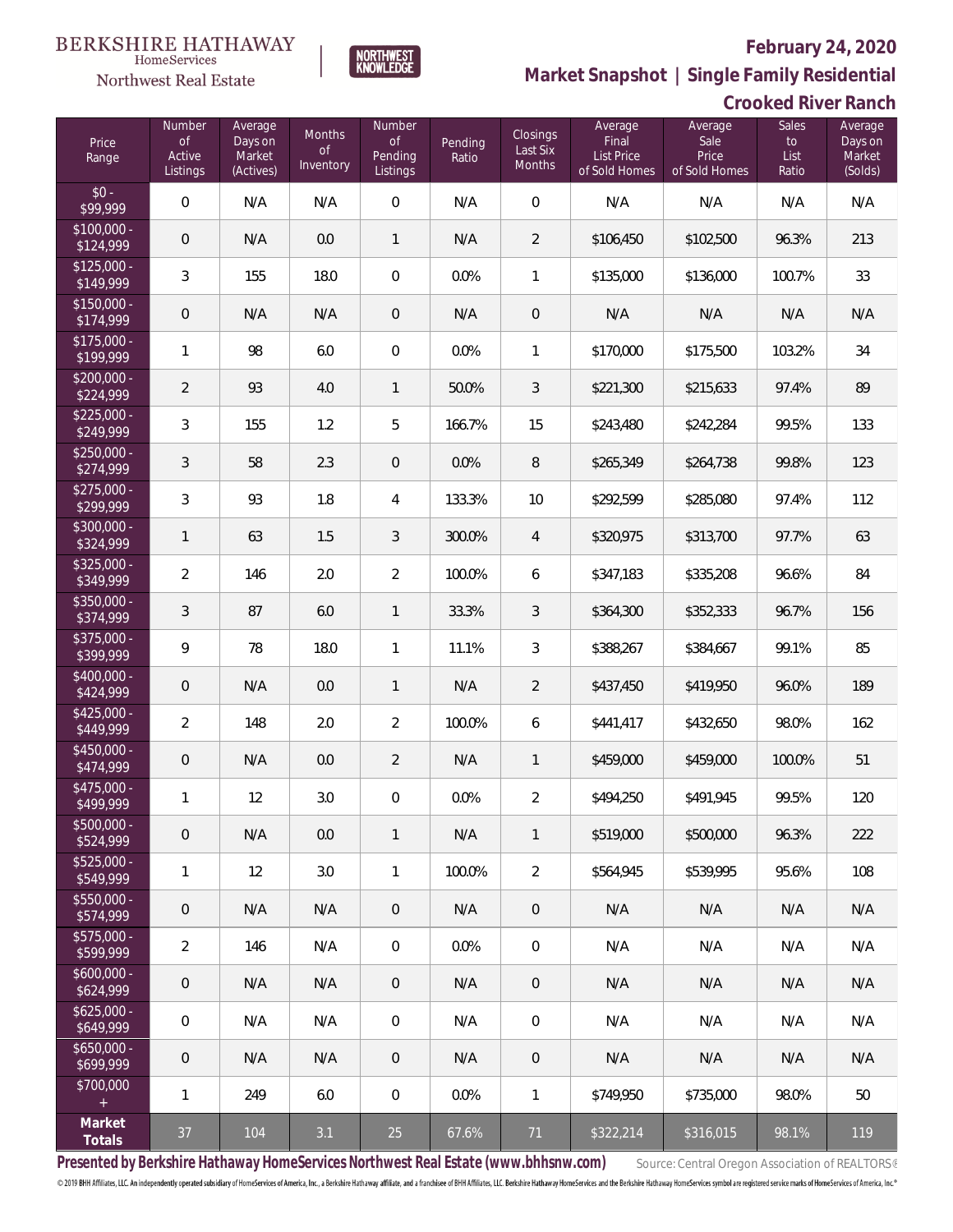# **BERKSHIRE HATHAWAY**

## HomeServices Northwest Real Estate

## **February 24, 2020**



**Market Snapshot | Single Family Residential**

| <b>Eastern Deschutes County</b> |                                           |                                           |                                  |                                            |                  |                                |                                                 |                                           |                              |                                         |
|---------------------------------|-------------------------------------------|-------------------------------------------|----------------------------------|--------------------------------------------|------------------|--------------------------------|-------------------------------------------------|-------------------------------------------|------------------------------|-----------------------------------------|
| Price<br>Range                  | Number<br><b>of</b><br>Active<br>Listings | Average<br>Days on<br>Market<br>(Actives) | Months<br><b>of</b><br>Inventory | Number<br><b>of</b><br>Pending<br>Listings | Pending<br>Ratio | Closings<br>Last Six<br>Months | Average<br>Final<br>List Price<br>of Sold Homes | Average<br>Sale<br>Price<br>of Sold Homes | Sales<br>to<br>List<br>Ratio | Average<br>Days on<br>Market<br>(Solds) |
| $$0 -$<br>\$149,999             | $\boldsymbol{0}$                          | N/A                                       | N/A                              | $\mathbf 0$                                | N/A              | $\mathbf 0$                    | N/A                                             | N/A                                       | N/A                          | N/A                                     |
| $$150,000 -$<br>\$199,999       | $\boldsymbol{0}$                          | N/A                                       | N/A                              | $\mathbf 0$                                | N/A              | $\mathsf{O}\xspace$            | N/A                                             | N/A                                       | N/A                          | N/A                                     |
| $$200,000 -$<br>\$224,999       | $\boldsymbol{0}$                          | N/A                                       | N/A                              | $\mathbf 0$                                | N/A              | $\mathbf 0$                    | N/A                                             | N/A                                       | N/A                          | N/A                                     |
| $$225,000 -$<br>\$249,999       | $\boldsymbol{0}$                          | N/A                                       | N/A                              | 0                                          | N/A              | $\mathsf{O}\xspace$            | N/A                                             | N/A                                       | N/A                          | N/A                                     |
| $$250,000 -$<br>\$274,999       | $\boldsymbol{0}$                          | N/A                                       | N/A                              | $\mathbf 0$                                | N/A              | $\mathbf 0$                    | N/A                                             | N/A                                       | N/A                          | N/A                                     |
| $$275,000 -$<br>\$299,999       | $\mathbf 0$                               | N/A                                       | N/A                              | 0                                          | N/A              | $\mathbf 0$                    | N/A                                             | N/A                                       | N/A                          | N/A                                     |
| $$300,000 -$<br>\$324,999       | $\boldsymbol{0}$                          | N/A                                       | N/A                              | $\mathbf 0$                                | N/A              | $\mathbf 0$                    | N/A                                             | N/A                                       | N/A                          | N/A                                     |
| $$325,000 -$<br>\$349,999       | $\mathbf 0$                               | N/A                                       | N/A                              | 0                                          | N/A              | $\mathbf 0$                    | N/A                                             | N/A                                       | N/A                          | N/A                                     |
| $$350,000 -$<br>\$374,999       | $\boldsymbol{0}$                          | N/A                                       | N/A                              | $\mathbf 0$                                | N/A              | $\mathbf 0$                    | N/A                                             | N/A                                       | N/A                          | N/A                                     |
| \$375,000 -<br>\$399,999        | $\mathbf 0$                               | N/A                                       | N/A                              | 0                                          | N/A              | $\mathbf 0$                    | N/A                                             | N/A                                       | N/A                          | N/A                                     |
| $$400,000 -$<br>\$424,999       | $\boldsymbol{0}$                          | N/A                                       | N/A                              | $\mathbf 0$                                | N/A              | $\mathbf 0$                    | N/A                                             | N/A                                       | N/A                          | N/A                                     |
| $$425,000 -$<br>\$449,999       | $\mathbf 0$                               | N/A                                       | N/A                              | $\sqrt{2}$                                 | N/A              | $\mathbf 0$                    | N/A                                             | N/A                                       | N/A                          | N/A                                     |
| $$450,000 -$<br>\$474,999       | $\boldsymbol{0}$                          | N/A                                       | N/A                              | $\mathbf 0$                                | N/A              | $\mathbf 0$                    | N/A                                             | N/A                                       | N/A                          | N/A                                     |
| $$475,000 -$<br>\$499,999       | $\mathbf 0$                               | N/A                                       | N/A                              | $\mathbf 0$                                | N/A              | $\mathsf{O}\xspace$            | N/A                                             | N/A                                       | N/A                          | N/A                                     |
| \$500,000 -<br>\$524,999        | $\boldsymbol{0}$                          | N/A                                       | N/A                              | $\mathbf 0$                                | N/A              | $\mathbf 0$                    | N/A                                             | N/A                                       | N/A                          | N/A                                     |
| \$525,000 -<br>\$549,999        | 0                                         | N/A                                       | N/A                              | 0                                          | N/A              | $\mathsf{O}\xspace$            | N/A                                             | N/A                                       | N/A                          | N/A                                     |
| $$550,000 -$<br>\$574,999       | 0                                         | N/A                                       | N/A                              | $\overline{0}$                             | N/A              | $\mathbf{0}$                   | N/A                                             | N/A                                       | N/A                          | N/A                                     |
| $$575,000 -$<br>\$599,999       | 0                                         | N/A                                       | N/A                              | $\mathbf 0$                                | N/A              | $\mathbf 0$                    | N/A                                             | N/A                                       | N/A                          | N/A                                     |
| $$600,000 -$<br>\$649,999       | 0                                         | N/A                                       | N/A                              | $\overline{0}$                             | N/A              | $\overline{0}$                 | N/A                                             | N/A                                       | N/A                          | N/A                                     |
| $$650,000 -$<br>\$699,999       | 0                                         | N/A                                       | N/A                              | $\mathbf 0$                                | N/A              | $\mathbf 0$                    | N/A                                             | N/A                                       | N/A                          | N/A                                     |
| \$700,000 -<br>\$799,999        | 0                                         | N/A                                       | N/A                              | $\overline{0}$                             | N/A              | $\overline{0}$                 | N/A                                             | N/A                                       | N/A                          | N/A                                     |
| $$800.000 -$<br>\$899,999       | 0                                         | N/A                                       | N/A                              | $\mathbf 0$                                | N/A              | $\mathbf 0$                    | N/A                                             | N/A                                       | N/A                          | N/A                                     |
| $$900,000 -$<br>\$999,999       | 0                                         | N/A                                       | N/A                              | $\,0\,$                                    | N/A              | $\overline{0}$                 | N/A                                             | N/A                                       | N/A                          | N/A                                     |
| $$1,000,000 -$<br>\$1,499,999   | 0                                         | N/A                                       | N/A                              | $\mathbf 0$                                | N/A              | $\mathbf 0$                    | N/A                                             | N/A                                       | N/A                          | N/A                                     |
| \$1,500,000<br>$\pm$            | 0                                         | N/A                                       | N/A                              | $\overline{0}$                             | N/A              | $\overline{0}$                 | N/A                                             | N/A                                       | N/A                          | N/A                                     |
| Market<br>Totals                | $\overline{0}$                            | N/A                                       | N/A                              | $\overline{0}$                             | N/A              | $\overline{0}$                 | N/A                                             | N/A                                       | N/A                          | N/A                                     |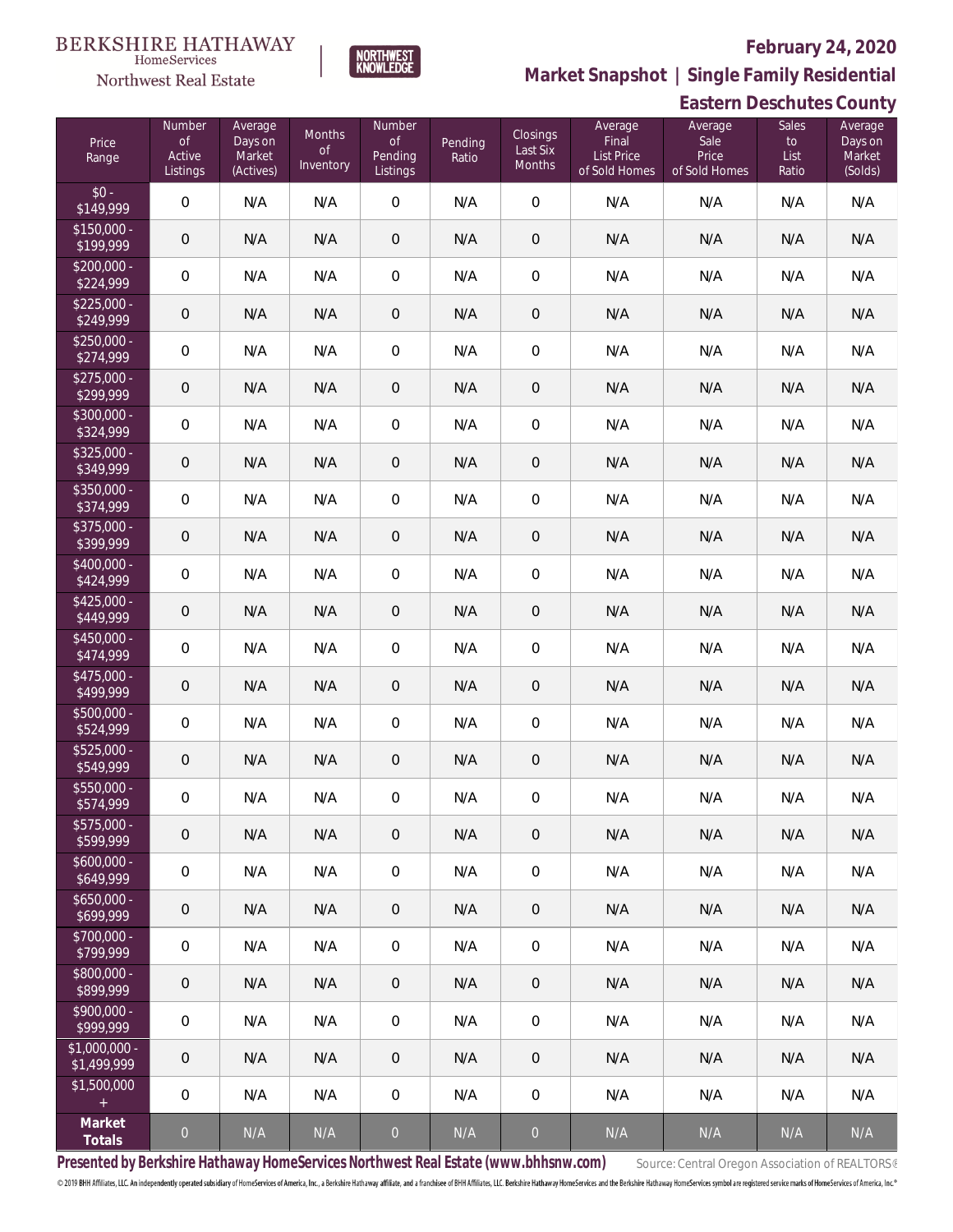

**NORTHWEST**<br>KNOWLEDGE

# **February 24, 2020**

**Market Snapshot | Single Family Residential**

| Harney County |  |
|---------------|--|
|---------------|--|

| Price<br>Range                | Number<br>$\mathsf{of}$<br>Active<br>Listings | Average<br>Days on<br>Market<br>(Actives) | Months<br><b>of</b><br>Inventory | Number<br>$\mathsf{of}$<br>Pending<br>Listings | Pending<br>Ratio | Closings<br>Last Six<br>Months | Average<br>Final<br><b>List Price</b><br>of Sold Homes | Average<br>Sale<br>Price<br>of Sold Homes | Sales<br>$\mathsf{to}$<br>List<br>Ratio | Average<br>Days on<br>Market<br>(Solds) |
|-------------------------------|-----------------------------------------------|-------------------------------------------|----------------------------------|------------------------------------------------|------------------|--------------------------------|--------------------------------------------------------|-------------------------------------------|-----------------------------------------|-----------------------------------------|
| $$0 -$<br>\$149,999           | $\overline{0}$                                | N/A                                       | N/A                              | $\mathbf{1}$                                   | N/A              | $\mathbf 0$                    | N/A                                                    | N/A                                       | N/A                                     | N/A                                     |
| $$150,000 -$<br>\$199,999     | $\mathbf 0$                                   | N/A                                       | 0.0                              | $\mathbf{1}$                                   | N/A              | 1                              | \$187,000                                              | \$187,000                                 | 100.0%                                  | 631                                     |
| $$200,000 -$<br>\$224,999     | $\overline{0}$                                | N/A                                       | N/A                              | $\mathbf 0$                                    | N/A              | $\mathbf 0$                    | N/A                                                    | N/A                                       | N/A                                     | N/A                                     |
| $$225,000 -$<br>\$249,999     | $\mathbf 0$                                   | N/A                                       | N/A                              | $\theta$                                       | N/A              | $\mathbf 0$                    | N/A                                                    | N/A                                       | N/A                                     | N/A                                     |
| $$250,000 -$<br>\$274,999     | $\mathbf 0$                                   | N/A                                       | N/A                              | $\mathbf 0$                                    | N/A              | $\mathbf 0$                    | N/A                                                    | N/A                                       | N/A                                     | N/A                                     |
| $$275,000 -$<br>\$299,999     | $\mathbf 0$                                   | N/A                                       | N/A                              | $\,0\,$                                        | N/A              | $\mathbf 0$                    | N/A                                                    | N/A                                       | N/A                                     | N/A                                     |
| \$300,000 -<br>\$324,999      | $\overline{0}$                                | N/A                                       | N/A                              | $\mathbf 0$                                    | N/A              | $\mathbf 0$                    | N/A                                                    | N/A                                       | N/A                                     | N/A                                     |
| $$325,000 -$<br>\$349,999     | $\mathbf 0$                                   | N/A                                       | N/A                              | $\,0\,$                                        | N/A              | $\mathbf 0$                    | N/A                                                    | N/A                                       | N/A                                     | N/A                                     |
| \$350,000 -<br>\$374,999      | $\overline{0}$                                | N/A                                       | N/A                              | $\mathbf 0$                                    | N/A              | $\mathbf 0$                    | N/A                                                    | N/A                                       | N/A                                     | N/A                                     |
| \$375,000 -<br>\$399,999      | $\mathbf 0$                                   | N/A                                       | N/A                              | $\theta$                                       | N/A              | $\mathbf 0$                    | N/A                                                    | N/A                                       | N/A                                     | N/A                                     |
| \$400,000 -<br>\$424,999      | $\mathbf 0$                                   | N/A                                       | N/A                              | $\mathbf 0$                                    | N/A              | $\mathbf 0$                    | N/A                                                    | N/A                                       | N/A                                     | N/A                                     |
| $$425,000 -$<br>\$449,999     | $\mathbf 0$                                   | N/A                                       | N/A                              | $\theta$                                       | N/A              | $\overline{0}$                 | N/A                                                    | N/A                                       | N/A                                     | N/A                                     |
| $$450,000 -$<br>\$474,999     | $\mathbf 0$                                   | N/A                                       | N/A                              | 0                                              | N/A              | $\mathbf 0$                    | N/A                                                    | N/A                                       | N/A                                     | N/A                                     |
| $$475,000 -$<br>\$499,999     | $\mathbf 0$                                   | N/A                                       | N/A                              | $\theta$                                       | N/A              | $\overline{0}$                 | N/A                                                    | N/A                                       | N/A                                     | N/A                                     |
| \$500,000 -<br>\$524,999      | $\mathbf 0$                                   | N/A                                       | N/A                              | 0                                              | N/A              | $\mathbf 0$                    | N/A                                                    | N/A                                       | N/A                                     | N/A                                     |
| $$525,000 -$<br>\$549,999     | $\mathbf 0$                                   | N/A                                       | N/A                              | $\theta$                                       | N/A              | $\mathbf 0$                    | N/A                                                    | N/A                                       | N/A                                     | N/A                                     |
| \$550,000 -<br>\$574,999      | $\mathbf 0$                                   | N/A                                       | N/A                              | $\mathsf{O}\xspace$                            | N/A              | $\mathbf 0$                    | N/A                                                    | N/A                                       | N/A                                     | N/A                                     |
| \$575,000 -<br>\$599,999      | $\theta$                                      | N/A                                       | N/A                              | $\theta$                                       | N/A              | $\overline{0}$                 | N/A                                                    | N/A                                       | N/A                                     | N/A                                     |
| $$600,000 -$<br>\$649,999     | $\mathbf 0$                                   | N/A                                       | N/A                              | 0                                              | N/A              | $\overline{0}$                 | N/A                                                    | N/A                                       | N/A                                     | N/A                                     |
| $$650,000 -$<br>\$699,999     | $\theta$                                      | N/A                                       | N/A                              | $\theta$                                       | N/A              | $\overline{0}$                 | N/A                                                    | N/A                                       | N/A                                     | N/A                                     |
| $$700,000 -$<br>\$799,999     | $\mathbf 0$                                   | N/A                                       | N/A                              | 0                                              | N/A              | $\mathbf 0$                    | N/A                                                    | N/A                                       | N/A                                     | N/A                                     |
| $$800,000 -$<br>\$899,999     | $\theta$                                      | N/A                                       | N/A                              | $\theta$                                       | N/A              | $\overline{0}$                 | N/A                                                    | N/A                                       | N/A                                     | N/A                                     |
| \$900,000 -<br>\$999,999      | $\mathbf 0$                                   | N/A                                       | N/A                              | 0                                              | N/A              | $\overline{0}$                 | N/A                                                    | N/A                                       | N/A                                     | N/A                                     |
| $$1,000,000 -$<br>\$1,499,999 | $\theta$                                      | N/A                                       | N/A                              | $\overline{0}$                                 | N/A              | $\mathbf 0$                    | N/A                                                    | N/A                                       | N/A                                     | N/A                                     |
| \$1,500,000<br>$\pm$          | $\mathbf 0$                                   | N/A                                       | N/A                              | 0                                              | N/A              | $\mathbf 0$                    | N/A                                                    | N/A                                       | N/A                                     | N/A                                     |
| Market<br>Totals              | $\theta$                                      | N/A                                       | 0.0                              | $\overline{2}$                                 | N/A              | $\mathbf{1}$                   | \$187,000                                              | \$187,000                                 | 100.0%                                  | 631                                     |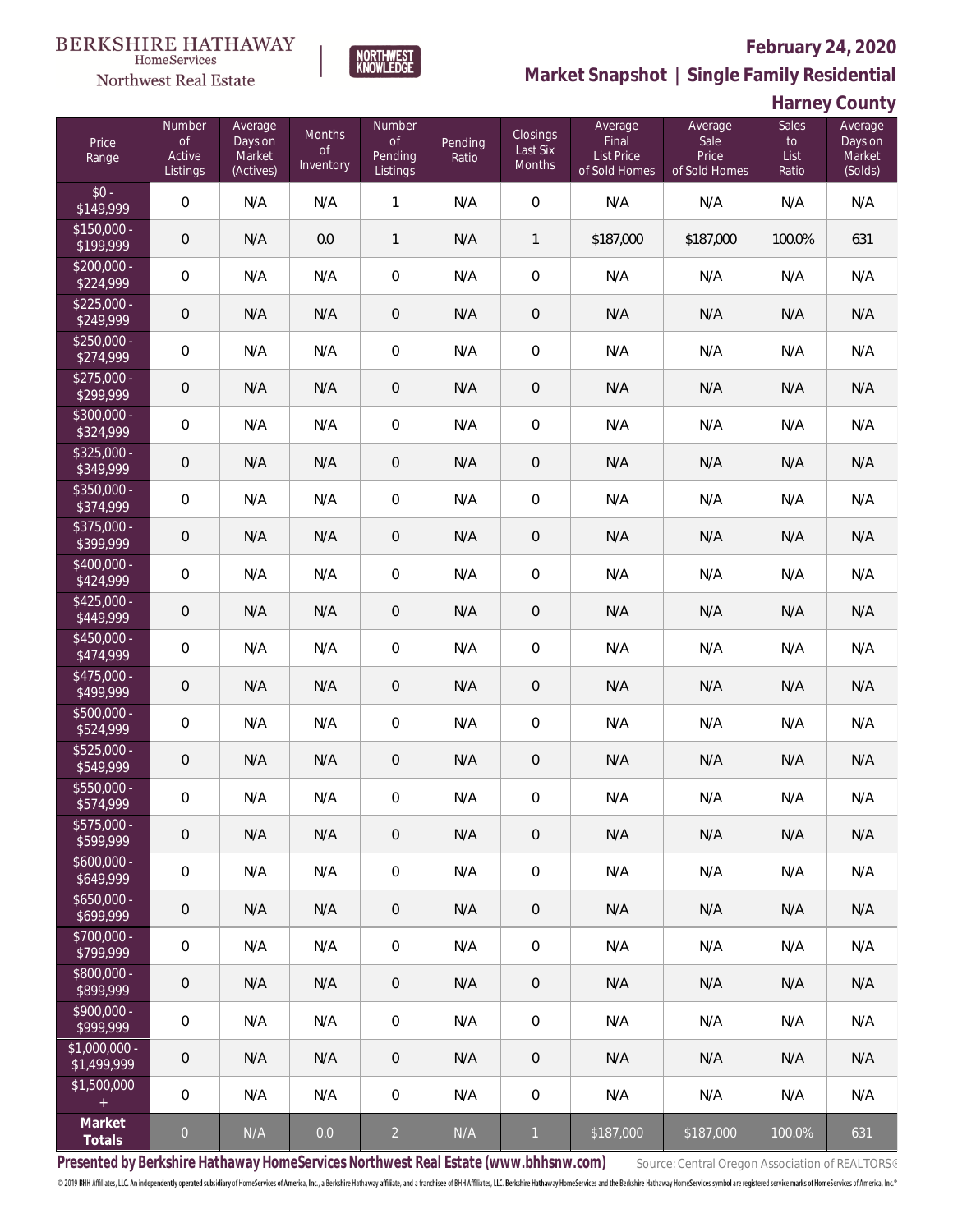

# **February 24, 2020**

**Market Snapshot | Single Family Residential**

**Lake County**

| Price<br>Range            | Number<br><b>of</b><br>Active<br>Listings | Average<br>Days on<br>Market<br>(Actives) | <b>Months</b><br>0f<br>Inventory | Number<br><b>of</b><br>Pending<br>Listings | Pending<br>Ratio | Closings<br>Last Six<br>Months | Average<br>Final<br>List Price<br>of Sold Homes | Average<br>Sale<br>Price<br>of Sold Homes | <b>Sales</b><br>$\mathsf{to}$<br>List<br>Ratio | Average<br>Days on<br>Market<br>(Solds) |
|---------------------------|-------------------------------------------|-------------------------------------------|----------------------------------|--------------------------------------------|------------------|--------------------------------|-------------------------------------------------|-------------------------------------------|------------------------------------------------|-----------------------------------------|
| $$0 -$<br>\$99,999        | $\mathbf{1}$                              | 128                                       | 1.5                              | $\mathbf{1}$                               | 100.0%           | $\overline{4}$                 | \$65,975                                        | \$62,750                                  | 95.1%                                          | 209                                     |
| $$100,000 -$<br>\$124,999 | $\mathbf 0$                               | N/A                                       | 0.0                              | $\mathbf 0$                                | N/A              | $\mathbf{1}$                   | \$110,000                                       | \$108,000                                 | 98.2%                                          | 99                                      |
| $$125,000 -$<br>\$149,999 | 1                                         | 147                                       | 6.0                              | $\mathbf 0$                                | 0.0%             | 1                              | \$129,900                                       | \$125,000                                 | 96.2%                                          | 38                                      |
| $$150,000 -$<br>\$174,999 | $\mathbf 0$                               | N/A                                       | N/A                              | $\mathbf 0$                                | N/A              | $\mathbf 0$                    | N/A                                             | N/A                                       | N/A                                            | N/A                                     |
| $$175,000 -$<br>\$199,999 | $\mathbf 0$                               | N/A                                       | 0.0                              | $\mathbf 0$                                | N/A              | 1                              | \$229,000                                       | \$190,000                                 | 83.0%                                          | 101                                     |
| $$200,000 -$<br>\$224,999 | $\mathbf 0$                               | N/A                                       | 0.0                              | $\mathsf{O}\xspace$                        | N/A              | $\mathbf{1}$                   | \$220,000                                       | \$214,000                                 | 97.3%                                          | 91                                      |
| $$225,000 -$<br>\$249,999 | 1                                         | 382                                       | N/A                              | $\mathbf 0$                                | 0.0%             | $\mathbf 0$                    | N/A                                             | N/A                                       | N/A                                            | N/A                                     |
| $$250,000 -$<br>\$274,999 | $\mathbf 0$                               | N/A                                       | 0.0                              | $\mathbf 0$                                | N/A              | $\mathbf{1}$                   | \$265,000                                       | \$265,000                                 | 100.0%                                         | 189                                     |
| $$275,000 -$<br>\$299,999 | $\mathbf 0$                               | N/A                                       | N/A                              | $\mathbf 0$                                | N/A              | $\mathbf 0$                    | N/A                                             | N/A                                       | N/A                                            | N/A                                     |
| $$300,000 -$<br>\$324,999 | $\mathbf 0$                               | N/A                                       | N/A                              | $\mathbf 0$                                | N/A              | $\mathbf 0$                    | N/A                                             | N/A                                       | N/A                                            | N/A                                     |
| $$325,000 -$<br>\$349,999 | $\mathbf 0$                               | N/A                                       | N/A                              | $\mathbf 0$                                | N/A              | $\mathbf 0$                    | N/A                                             | N/A                                       | N/A                                            | N/A                                     |
| $$350,000 -$<br>\$374,999 | $\mathbf 0$                               | N/A                                       | N/A                              | $\mathbf 0$                                | N/A              | $\mathbf 0$                    | N/A                                             | N/A                                       | N/A                                            | N/A                                     |
| $$375,000 -$<br>\$399,999 | $\mathbf 0$                               | N/A                                       | N/A                              | 1                                          | N/A              | $\mathbf 0$                    | N/A                                             | N/A                                       | N/A                                            | N/A                                     |
| $$400,000 -$<br>\$424,999 | $\mathbf 0$                               | N/A                                       | N/A                              | $\mathbf 0$                                | N/A              | $\mathbf 0$                    | N/A                                             | N/A                                       | N/A                                            | N/A                                     |
| $$425,000 -$<br>\$449,999 | $\overline{0}$                            | N/A                                       | N/A                              | $\mathbf 0$                                | N/A              | $\mathbf 0$                    | N/A                                             | N/A                                       | N/A                                            | N/A                                     |
| $$450,000 -$<br>\$474,999 | $\theta$                                  | N/A                                       | N/A                              | $\mathbf 0$                                | N/A              | $\mathbf 0$                    | N/A                                             | N/A                                       | N/A                                            | N/A                                     |
| \$475,000 -<br>\$499,999  | $\mathbf 0$                               | N/A                                       | N/A                              | $\mathbf 0$                                | N/A              | $\mathbf 0$                    | N/A                                             | N/A                                       | N/A                                            | N/A                                     |
| $$500.000 -$<br>\$524,999 | $\overline{0}$                            | N/A                                       | N/A                              | $\mathbf 0$                                | N/A              | $\mathbf 0$                    | N/A                                             | N/A                                       | N/A                                            | N/A                                     |
| $$525,000 -$<br>\$549,999 | $\mathbf 0$                               | N/A                                       | N/A                              | 0                                          | N/A              | $\mathbf 0$                    | N/A                                             | N/A                                       | N/A                                            | N/A                                     |
| $$550,000 -$<br>\$599,999 | $\overline{0}$                            | N/A                                       | N/A                              | $\mathsf{O}\xspace$                        | N/A              | $\theta$                       | N/A                                             | N/A                                       | N/A                                            | N/A                                     |
| $$600,000 -$<br>\$699,999 | $\mathbf 0$                               | N/A                                       | N/A                              | 0                                          | N/A              | $\mathbf 0$                    | N/A                                             | N/A                                       | N/A                                            | N/A                                     |
| $$700,000 -$<br>\$799,999 | 1                                         | 24                                        | N/A                              | $\mathsf{O}\xspace$                        | 0.0%             | $\theta$                       | N/A                                             | N/A                                       | N/A                                            | N/A                                     |
| \$800,000 -<br>\$899,999  | $\mathbf 0$                               | N/A                                       | N/A                              | 0                                          | N/A              | $\mathbf 0$                    | N/A                                             | N/A                                       | N/A                                            | N/A                                     |
| $$900,000 -$<br>\$999,999 | $\overline{0}$                            | N/A                                       | N/A                              | $\mathbf 0$                                | N/A              | $\theta$                       | N/A                                             | N/A                                       | N/A                                            | N/A                                     |
| \$1,000,000<br>$\pm$      | 1                                         | 270                                       | N/A                              | 0                                          | 0.0%             | $\mathbf 0$                    | N/A                                             | N/A                                       | N/A                                            | N/A                                     |
| Market<br>Totals          | 5                                         | 190                                       | 3.3                              | $\overline{a}$                             | 40.0%            | 9                              | \$135,311                                       | \$128,111                                 | 94.7%                                          | 150                                     |

**NORTHWEST**<br>KNOWLEDGE